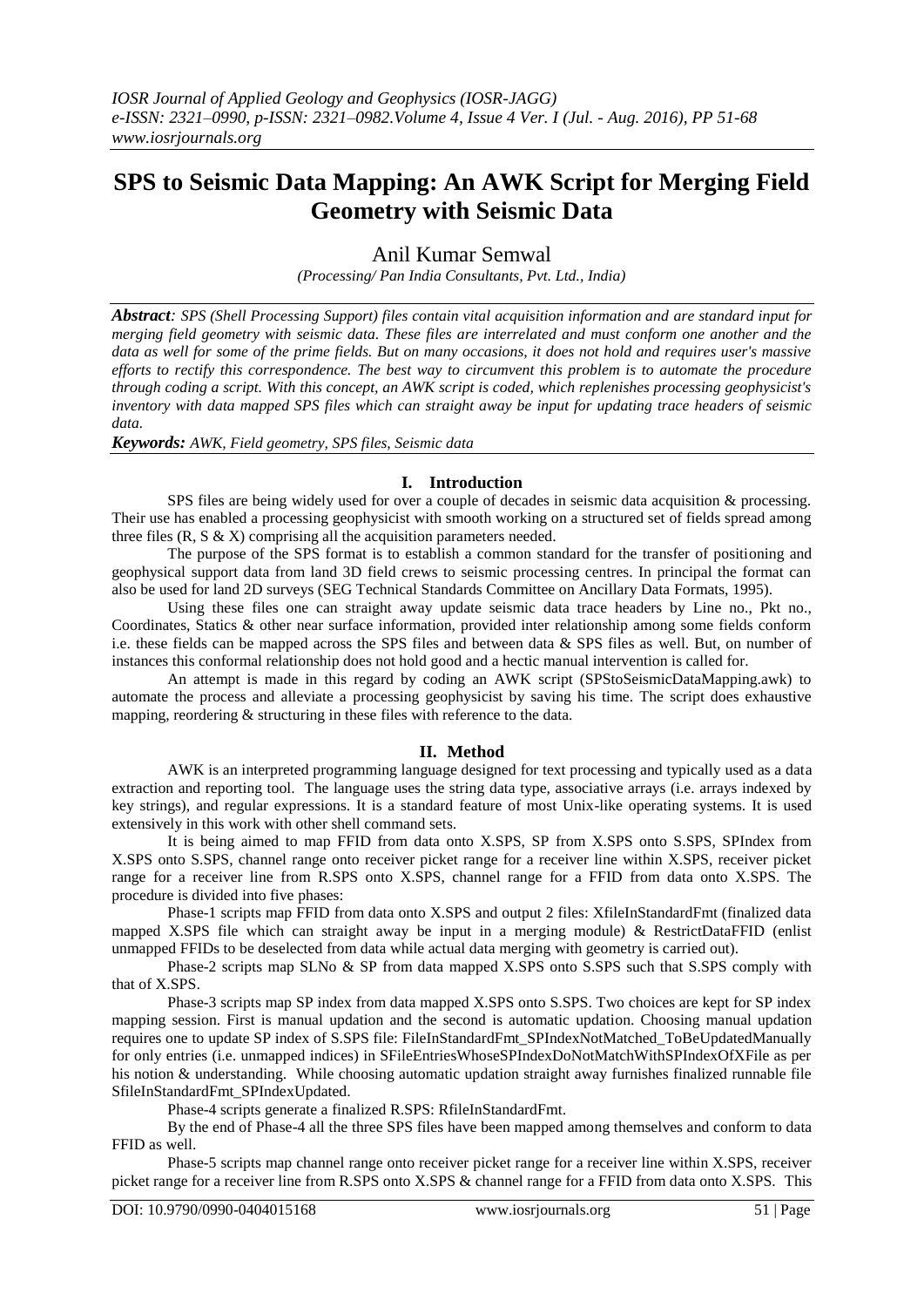phase furnishes three files:

AmbiguityInMapping\_FromNoOfChannels\_OntoNoOfRP\_WithinXFile,AmbiguityInMappingOf\_Min MaxRPInRL FromRFile OntoXFile & RestrictChannelRangeInDataFFID. First two ambiguity files report inconsistencies, if prevail and can be easily resolved by using observer log or other available information. User need to rerun the script after resolving these inconsistency issues and get the data mapped finalized SPS files. Third file imposes restriction on channel range corresponding to a FFID in case X.SPS channel range for a FFID does not map onto corresponding data FFID channel range. User need to select the enlisted channel range corresponding to FFID in data while actual geometry merging with data is carried out.

With this, all vital fields for geometry merging purpose are mapped across the files and at the same time comply with the data at FFID & channel level.

#### **3.1 Input Dataset**

### **III. Results and Discussion**

Input dataset includes three SPS files  $(R, S & X)$  and two data extracted files (FFID list & Channel statistics list). All these files need to be space delimited. Moreover, SPS files must contain standard 15 fields in the designated order and they should be not null.

A specimen of an input field shot gather before merging  $\&$  binning is shown below (Fig.1). Figure 1 shows that only "Field Record number" ( i.e. Word 22) & "Trace number on the spread" are populated on the trace headers in this case.



**Figure 1** An input field shot gather before merging. Only Field Record number (i.e. Word 22) & Trace number on the spread only are populated in the trace headers

#### **3.2 Output Dataset**

Output dataset contains finalized SPS files in standard format & restriction files in Final sub folder and ambiguity files in Ambiguities sub folder of the current working directory.

Ambiguity files report inconsistencies, if prevail, in mapping of receiver pickets onto channels with in X.SPS and mapping of receiver pickets from R.SPS onto X.SPS as well. These reported ambiguities can be easily resolved by the user using observer log or other available information. Next, he would need to rerun the script and get, ready to run finalized SPS files.

Restriction files provide information on constraints for FFID & channel range, which need to be incorporated during merging of geometry with actual data.

A specimen of output field shot gather after using these finalized SPS files in merging/ binning job is shown below (Fig.2). Figure 2 illustrates that all of the fields, related to geometry such as Field Record, Trace No., Shot, Receiver, X/ Y Coordinates, Inline, CDP, Offset & Azimuth are populated on the trace headers.



**Figure 2.** A geometry merged/ binned output shot gather. All surface & subsurface parameters have been populated in the trace headers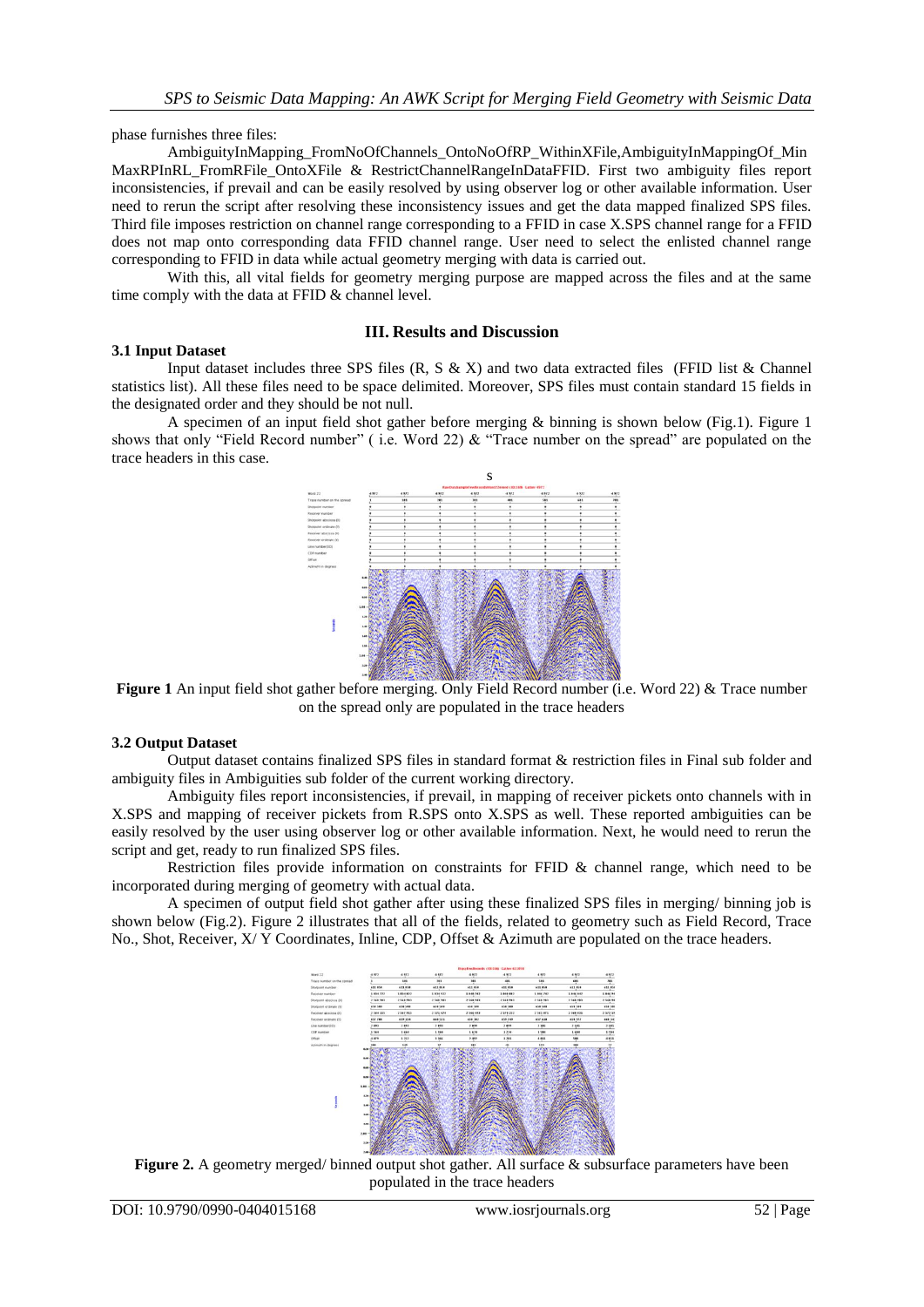### 3.3 SPS to Seismic Data Mapping Script

The script works on any Linux/ Unix like platform. It's help are commented with Doc> which lets user to identify which kind of files & what values are to be input when prompted. Data processing is commented with <Process-> which lets user understand the mapping  $\&$  restructuring mechanism. These help  $\&$  process comments also appear when script runs and keeps the user abreast with the mechanism.

echo "\*\*\*\*\*\*\*\*\*\*\* \*\*\*\*\*\*\*\*\*\*\*\*\*\*\*\*\*\*\*\*\*\*\*\*\*\*\*\*\*\*\*\*\*\*\*\*

# echo

#################

echo "Doc> Author at anil\_semwal@hotmail.com created this AWK Script to save couple of hours to days of a Geophysicist while fixing SPS"

echo "Doc> files for merging purposes. Author would be happy to listen any suggestion towards improvement in the script."

echo

#################

echo "Doc> This script prompts user to supply input files  $\&$  few parameters. Next, it does exhaustive sorting, mapping and rearrangement: "

echo

#################

 $\mathbf{m}$ 

| $ECIO$ $D0C$         |                             |       |  |                        |                   |
|----------------------|-----------------------------|-------|--|------------------------|-------------------|
| echo "Doc $>$   Maps |                             | From  |  | Onto                   |                   |
| echo "Doc>           |                             |       |  |                        | $^{\prime\prime}$ |
| echo "Doc>   FFID    |                             | Data  |  | $X.SPS$ $\mathsf{I}^n$ |                   |
|                      | echo "Doc>   Channel Ranges | Data  |  | $X.SPS$  "             |                   |
| echo "Doc $>$   SP   |                             | X.SPS |  | $S.SPS$  "             |                   |
|                      | echo "Doc>   RP Range       | X.SPS |  | $R.SPS$  "             |                   |
|                      | echo "Doc $>$   SP Index    | X.SPS |  | $S.SPS$  "             |                   |
| echo "Doc>           |                             |       |  |                        | $^{\prime\prime}$ |

echo "Doc> Also checks for integrity between Channel Ranges & Receiver pkt Ranges within X.SPS." echo " "

echo "Doc> Finally, the Anomaly files(with instructions) & ready to run SPS files(in standard SPS format) are output in /Ambiguities & /Final subfolders"

echo "Doc> of the Current working directory respectively. With the help of these user can straightaway run the merge job without any error"

echo

#################

echo " "

echo "Doc> Five text files are required in this context:"

echo "Doc> Three SPS files : (i) X.SPS, (ii) S.SPS & (iii) R.SPS "

echo "Doc> Two List files extracted from raw Sgy or Sgd data which have essentially been sorted on Two keys FFID & ChannelNo: "

echo "Doc> (i) FFID list file & (ii) FFID-Channel Statistics list file"

echo " "

echo "Doc> General law for all the above 5 files is that they should be space delimited."

echo " "

echo "Doc> Law for different files:"

echo "Doc> X.SPS: Contains 15 fields & all should be Not Null & must follow the following Field order"

echo "Doc> RecordId TapeNo FFID Increment Code SLNo SP Index FromCh ToCh Increment RLNo FrRP **ToRP** Increment"

echo " "

echo "Doc> S.SPS: Contains 15 fields & all should be Not Null & must follow the following Field order" echo "Doc> RecordId SLNo SP Index Code ShotStaticsCor SPDepth Datum Uphole WaterDepth X Y SurfaceElev DOY HMS"

echo " '

echo "Doc> R.SPS: Contains 15 fields & all should be Not Null & must follow the following Field order"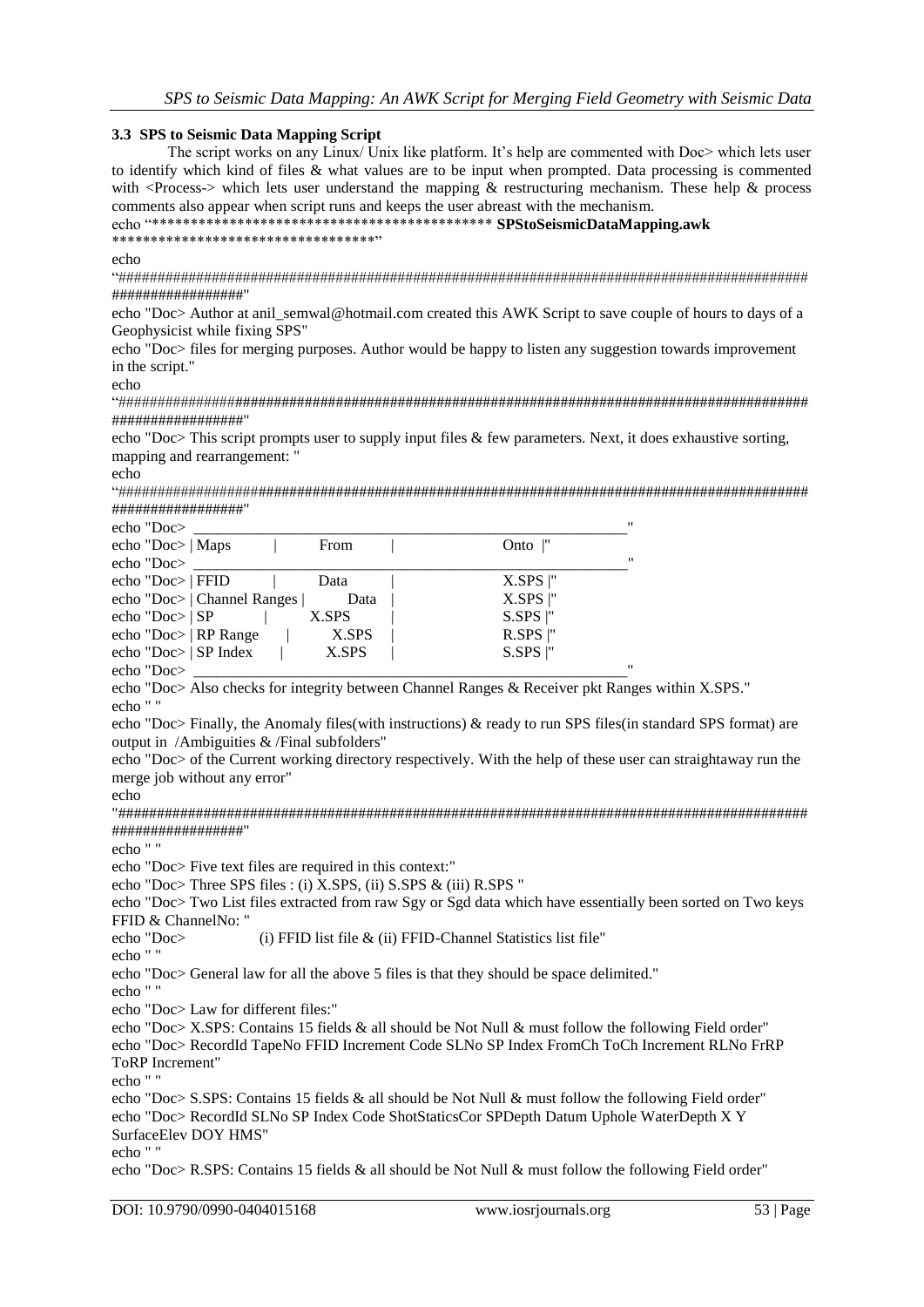echo "Doc> RecordId RLNo RP Index Code RecStaticsCor RPDepth Datum Uphole WaterDepth X Y SurfaceElev DOY HMS" echo " " echo "Doc> FFID list file: It must contain Data FFID in one of the field. " Header/footer lines in the file are allowed. Script takes care of them." echo "Doc> echo " " echo "Doc> FFID-Channel Statistics list file: It must contain Data FFID & corresponding Minimum & Maximum Channel No. in any three fields." echo "Doc> Header/footer lines in the file are allowed. Script takes care of them." echo " " echo ################# echo " " echo "Doc> Run the software specific module with input as the field data and get the desired FFID list & FFID-Channel Statistics list file " echo ################# echo "Phase-1 Begins......"  $echo$ #################" echo "Following set of Phase-1 scripts map FFID from X.SPS onto FFID List File and output 2 files:" echo "XFileInStandardFmt: Finalized runnable X.SPS file which can straight away be input in a merging module" echo "RestrictDataFFID: Enlist Unmapped FFIDs to be deselected from Data while actual Data merging with geometry is carried out" echo ################# echo " " echo "Input X.SPS File with extension:" read X echo \$X echo "Input S.SPS File with extension:" read S echo \$S echo "Input R.SPS File with extension:" read R echo \$R echo "" echo ################# echo "Doc> Next User will be prompted for No.of Chars including spaces Before FFID in X.SPS & FFID length in X.SPS." echo "Doc> An excerpt of this type of file is as follows for your reference to answer the prompts:" echo "Doc> echo "Doc>|X 0 1339 1 1 16 1049 1 1 240 1 1034 182 421 1 echo "Doc>|X 0 1339 1 1 16 1049 1 241 480 1 1040 182 421 1 || echo "Doc>|X 0 1339 1 1 16 1049 1 481 720 1 1046 182 421 1 echo "Doc>|X 0 1339 1 1 16 1049 1 721 960 1 1052 182 421 1 | " echo "Doc>|X 0 1339 1 1 16 1049 1 961 1200 1 1058 182 421 1 |" echo "Doc>|X 0 1339 1 1 16 1049 1 1201 1440 1 1064 182 421 1 |" echo "Doc>|X 0 1339 1 1 16 1049 1 1441 1680 1 1070 182 421 1 |" echo "Doc>|X 0 1339 1 1 16 1049 1 1681 1920 1 1076 182 421 1 |" echo "Doc>|X 0 1339 1 1 16 1049 1 1921 2160 1 1082 182 421 1 |"

echo "Doc>|X 0 1339 1 1 16 1049 1 2161 2400 1 1088 182 421 1 |"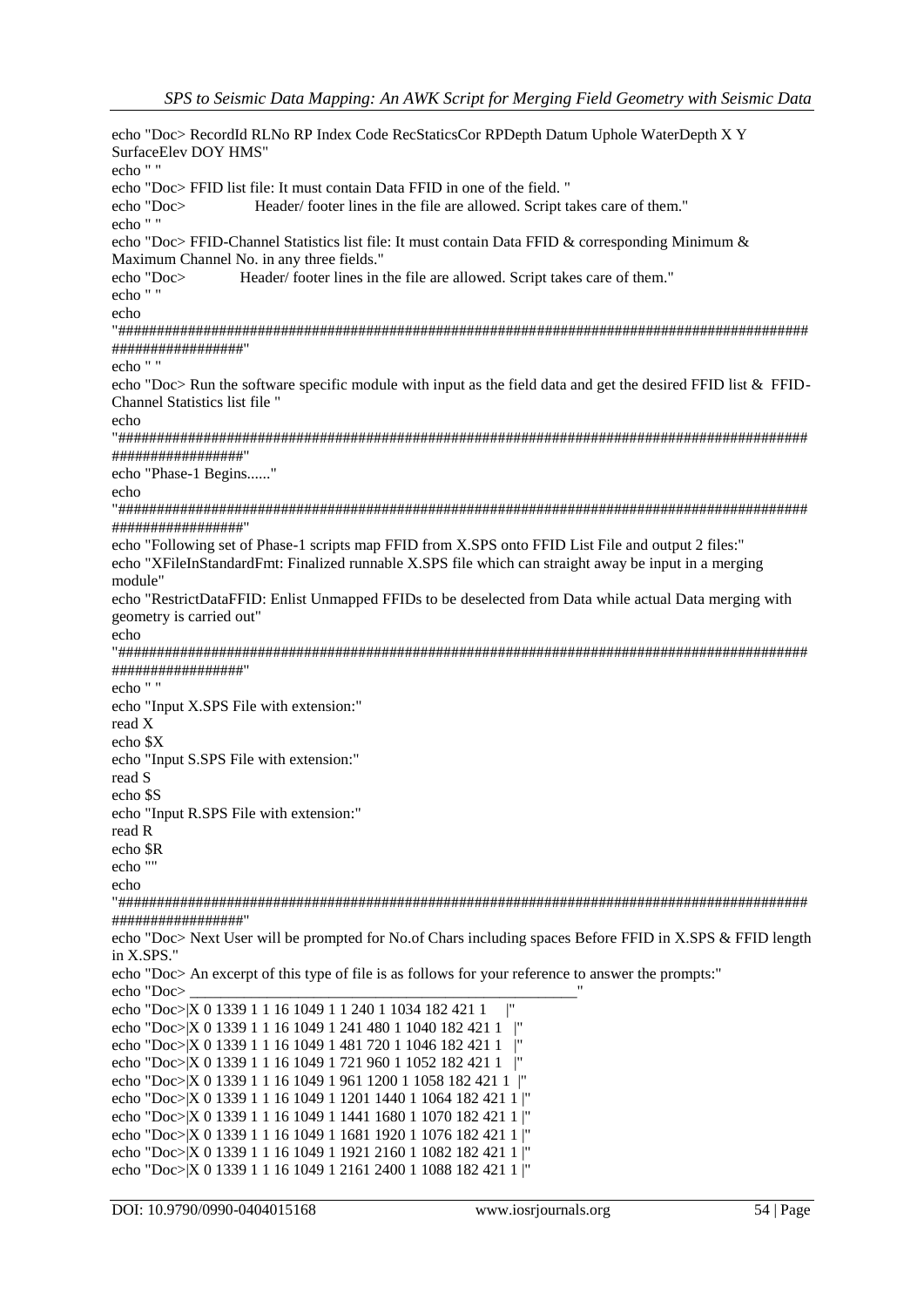echo "Doc>|X 0 1339 1 1 16 1049 1 2401 2640 1 1094 182 421 1 |" echo "Doc>|X 0 1339 1 1 16 1049 1 2641 2880 1 1100 182 421 1 |" echo "Doc>|X 0 1342 1 1 16 1050 1 1 240 1 1034 182 421 1 |" echo "Doc>|X 0 1342 1 1 16 1050 1 241 480 1 1040 182 421 1 |" echo "Doc>|\_\_\_\_\_\_\_\_\_\_\_\_\_\_\_\_\_\_\_\_\_\_\_\_\_\_\_\_\_\_\_\_\_\_\_\_\_\_\_\_\_\_\_\_\_\_\_\_\_\_|" echo "Doc> In the above example, Avoid Chars i.e. No.of Chars including spaces Before FFID in X.SPS = 4" echo "Doc> Max. No.of Chars for comparison i.e. FFID length in X.SPS = 4" echo "Doc> Use above help to answer the prompts in your case" echo "######################################################################################### #################" echo " " echo "Avoid Chars i.e. No.of Chars including spaces Before FFID in X.SPS?" read C echo \$C echo "Max. No.of Chars for comparison i.e. FFID length in X.SPS?" read N echo \$N rm -rf Final echo "<Process-> Removing Final Folder" mkdir Final echo "<Process-> Creating Final Folder" rm -rf Ambiguities echo "<Process-> Removing Ambiguities Folder" mkdir Ambiguities echo "<Process-> Creating Ambiguities Folder" echo "<Process-> Unique filtering of FFIDs in X.SPS results X1" uniq  $-s$C -w$N $X> X1$ echo "<Process-> Sorting on FFID & FrCh keys in X1 results X2" sort -n --key=3 --key=9  $X1 > X2$ echo " " echo "<Process-> Also, User need to have a version of X.SPS (i.e.X3 with all contents) merely sorted on FFID & FrCh keys" sort -n --key= $3 -$ key= $9$  \$ $X > X3$ awk -F" " '{printf "%1s%1s%1s%1s%1s%1s%1s%1s%1s%1s%1s%1s%1s%1s%1s%1s%1s%1s%1s%1s%1s%1s%1s%1s%1s%1  $s\%1s\%1s\%1s\%1s\ln''$ \$1," "\$2," ",\$3," ",\$3," ",\$4," ",\$5," ",\$6," ",\$7," ",\$8," ",\$9," ",\$10," ",\$11," ",\$12," ",\$13," ",\$14," ",\$15 }' X3  $>$  X4 echo "<Process-> FFID inserted once in X3 and results X4" echo " " echo "######################################################################################### #################" echo "Doc> User need to have FFID List File (space delimited) generated from Raw Data. It must have Ffid in one of the column. " echo "Doc> It may or may not have Header Lines in the beginning and Footer Lines after the valid Listing of Data in this context." echo "Doc> Valid Listing of Data is the part of FFID List File, wherein, FFIDs appear." echo "Doc> An excerpt of this type of file is as follows for your reference to answer the prompts" echo " " echo "Doc> echo "Doc>| Header Line1 |"<br>echo "Doc>| Header Line2 |" echo "Doc>| Header Line2 echo "Doc> $|LISC\$ # 1 ; 2= 1 |" echo "Doc> $|LISC\$ # 1 ; 2= 2 |" echo "Doc> $|LISC\$ # 1 ; 2= 3 |" echo "Doc> $|$  LISC $\$ # 1 ; 2= 4 |" echo "Doc> $|LISC\$ # 1 ; 2= 5 |"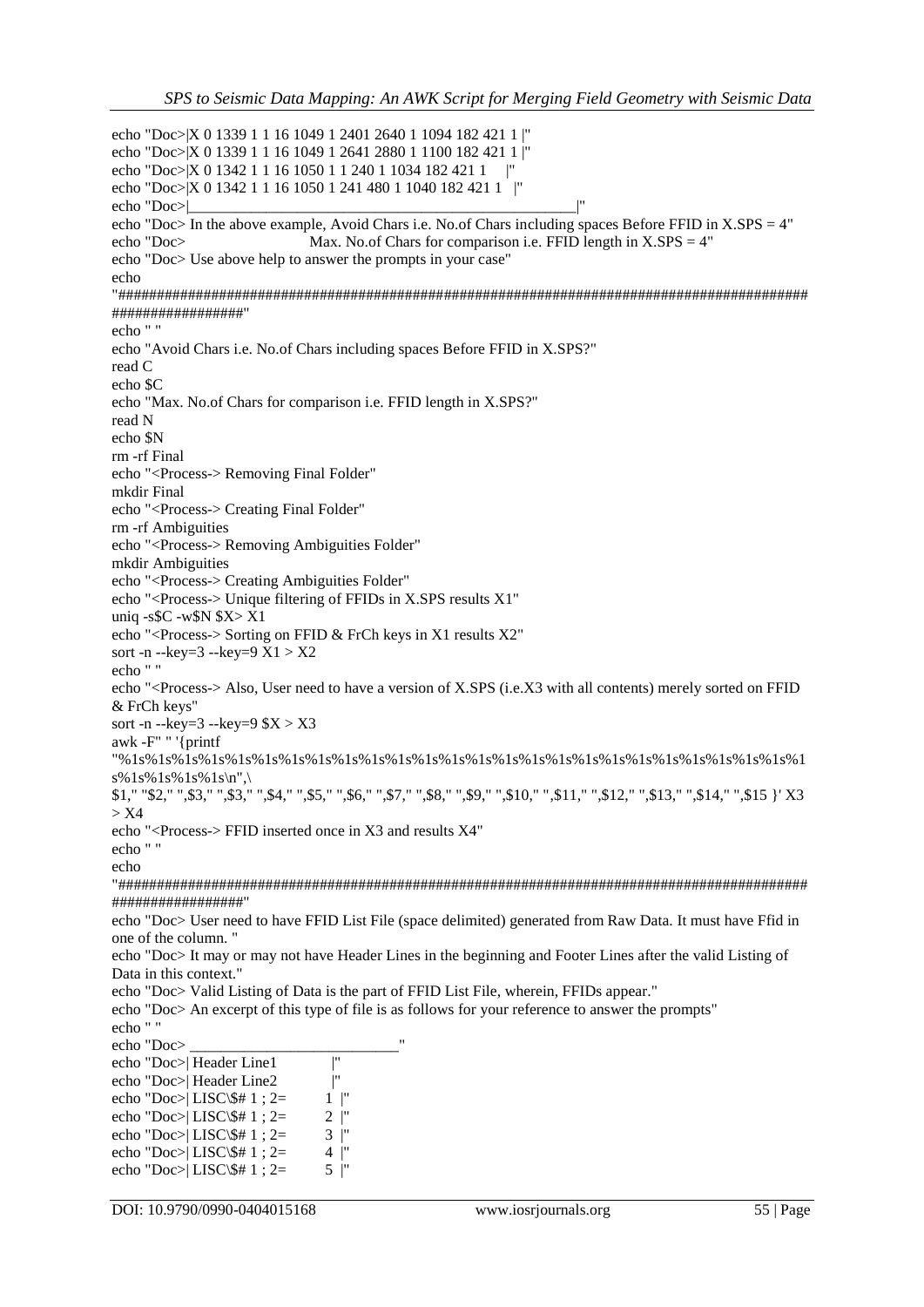echo "Doc>| Footer Line1 |"<br>echo "Doc>| Footer Line2 |" echo "Doc>| Footer Line2 echo "Doc>| Footer Line3 |" echo "Doc>|\_\_\_\_\_\_\_\_\_\_\_\_\_\_\_\_\_\_\_\_\_\_\_\_\_\_\_|" echo " " echo "Doc> In the above example No. of Lines in the Header (i.e.No.of Lines before FFIDs start appearing) =  $2"$ echo "Doc> Field No. of FFID = 5" echo "Doc> No. of Last Line upto which valid data exists (i.e.FFIDs are enlisted) in this context = 7" echo " " echo "Doc> Use above help to answer the prompts in your case" echo "######################################################################################### #################" echo " " echo "Enter FFID List File Name with extension: " read FList echo \$FList echo " " echo "Enter No. of Lines in the Header of \$FList file: " read nlHdr\_FList echo \$nlHdr\_FList echo " " echo "Enter Field No. of FFID in the \$FList file: " read fnF\_FList echo \$fnF\_FList echo " " echo "Enter No. of Last Line in \$FList file upto which FFIDs are enlisted: " read nlD\_FList echo \$nlD\_FList echo " " echo "nlHdr\_FList " \$nlHdr\_FList "fnF\_FList " \$fnF\_FList "nlD\_FList " \$nlD\_FList> UP\_FList echo "<Process-> \$FList related User Prompted values are collected in UP\_FList" echo " " cat UP\_FList \$FList > FList1 echo "<Process-> UP\_FList is concatenated at the top of \$FList" echo " " awk -F " "  $'NR == 1$  { nlHdr\_FList = \$2 nlD  $FList = $6$ fnF FList =  $$4$ next}  $NR > nHdr$  FList+1 && NR <= nlD FList+1{print \$fnF FList }' FList1 > FList2 echo "<Process-> FFIDs from FList1 are extracted  $\&$  stored in FList2" echo " " sort -n --key=1 FList2 > FList3 echo "<Process-> FList2 is sorted on FFID key & stored in FList3" echo " " awk -F" " '{printf "%1s%1s%1s%1s%1s\n",\$1," "\$1," "\$1," "\$1," "\$1}' FList3 > FList4 echo "<Process-> FFID field is inserted four times into FList3 for mapping purposes & stored in FList4" echo " " awk -F " " 'BEGIN { OFS=" "} FNR==NR {a[\$3\$4]=\$5;next}(\$3\$4 in a && \$5=\$5" "a[\$3\$4])' FList4 X4 > X5 echo "<Process-> Mapping of FFIDs from FList4 onto X4 is carried out using Hash Key, which results in X5, a Data FFID mapped version of X.SPS" echo " " awk -F" " '{ printf "%1s%6i%4i%1i%1i%16s%8s%1i%4i%4i%1i%16s%8s%8s%1i\n",\$1,\$2,\$3,\$5,\$7,\$8,\$9,\$10,\$11,\$12,\$13,\$14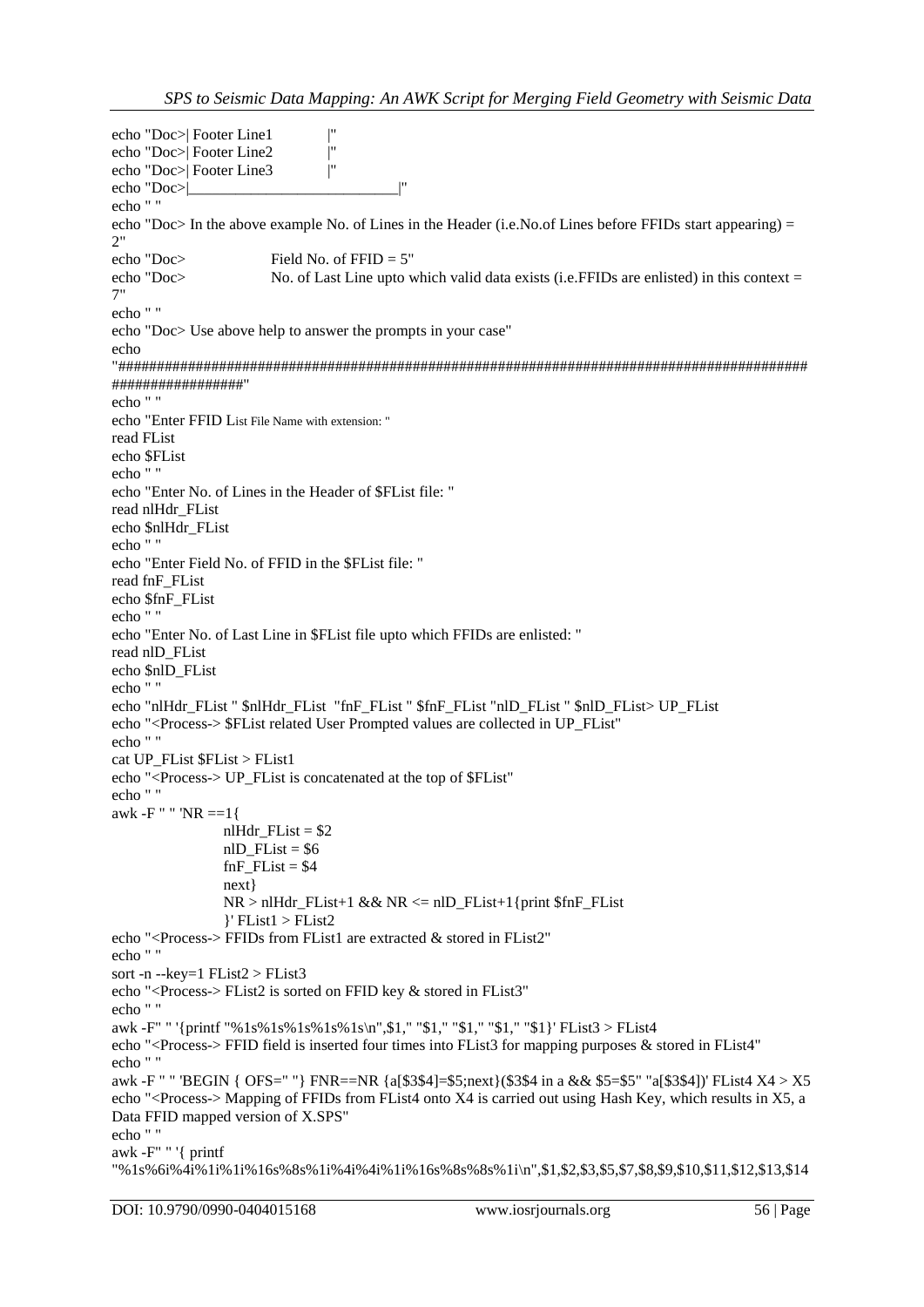,\$15,\$16,\$17 }' X5 > XFileInStandardFmt echo "<Process-> Required fields are extracted from X5 & formatted, adhering standard X.SPS structure, results in XFileInStandardFmt" cp XFileInStandardFmt Final echo " " awk -F" " '{printf "%1s%1s%1s%1s%1s%1s%1s%1s%1s%1s%1s%1s%1s%1s%1s%1s%1s%1s%1s%1s%1s%1s%1s%1s%1s%1  $s\%1s\%1s\%1s\%1s\n$ \$1," "\$2," ",\$3," ",\$3," ",\$4," ",\$5," ",\$6," ",\$7," ",\$8," ",\$9," ",\$10," ",\$11," ",\$12," ",\$13," ",\$14," ",\$15 }' X2  $>$  X6 echo "<Process-> FFID field is inserted one time into X2 (having unique FFID entries) for mapping purposes  $\&$ stored in X6" echo " " awk -F " " 'BEGIN { OFS=" "} FNR==NR {a[\$3\$4]=\$5;next}(\$3\$4 in a && \$5=\$5" "a[\$3\$4])' FList4 X6 > X7 echo "<Process-> For Qc purposes: Mapping of Unique FFIDs from FList4 onto X6 is carried out using Hash Key, which results in X7" echo " " echo "<Process-> This code maps field 3 & 4 from X6 onto corresponding fields of FList4 using Hask Key and prints fields 3 & 4 if FFIDs map," echo " else prints all 5 fields i.e. entire row of FList4 in T" awk -F " " 'BEGIN { OFS=" "} NR==FNR && a[\$3" "\$4]=\$5 { } NR>FNR { k= \$3" "\$4; if(k in a) print k; else print  $$0$ <sup>'</sup> X6 FList $4 > T$ awk -F " " 'BEGIN { OFS=" "} NR==1{printf "%180s\n","Important- >>:While\_actual\_Data\_merging\_with\_geometry\_is\_carried\_out,\ following FFIDs need to be deselected from Input Data File as these FFIDs are not common among D ata\_&\_X.SPS\_File"}' T > T1 awk -F " " '{printf "%1s\n",\$5}' T >> T1 grep -v " " $T1 > T2$ echo " " echo "<Process-> Sorting on FFID key in T2 results RestrictDataFFID" sort -n --key=1 T2 > RestrictDataFFID cp RestrictDataFFID Final echo " " echo "Phase-1 Ends." echo " " echo "######################################################################################### #################" echo "Phase-2 Begins." echo "Following set of Phase-2 scripts map SLNo & SP from Data Mapped X.SPS (i.e.X5) onto S.SPS such that S.SPS comply with that of X.SPS" echo " " awk -F" " '{printf "%1s%1s%1s%1s%1s%1s%1s%1s%1s%1s%1s%1s%1s%1s%1s%1s%1s%1s%1s%1s%1s%1s%1s%1s%1s%1 s%1s%1s%1s%1s%1s%1s%1s%1s\n",\ \$2," ",\$3," "\$1," "\$2," ",\$3," ",\$2,""\$3," ",\$4," ",\$5," ",\$6," ",\$7," ",\$8," ",\$9," ",\$10," ",\$11," ",\$12," ",\$13," ",\$14," ",\$15 }' \$S > S1 echo "<Process-> Inserted fields such as SL,SP & concatenated version of SL,SP in S.SPS and stored in S1" echo " " awk -F" " '{printf "%1s%1s%1s%1s%1s%1s%1s%1s%1s%1s%1s%1s%1s%1s%1s\n",\$1," "\$2," "\$3," "\$5," "\$7," "\$8," "\$9," "\$10," "\$11," "\$12," "\$13," "\$14," "\$15," "\$16," "\$17 }' \  $X5 > X8$ echo "<Process-> Fields are extracted from  $X5 \&$  formatted as single space delimited, furnishes  $X8$ ." echo " " echo "<Process-> Unique filtering of FFID in X8 furnishes X9" uniq -s\$C -w\$N X8 > X9 echo " " awk -F" " '{printf "%1s%1s%1s%1s%1s%1s%1s%1s%1s%1s%1s%1s%1s%1s%1s%1s%1s%1s%1s%1s%1s%1s%1s%1s%1s%1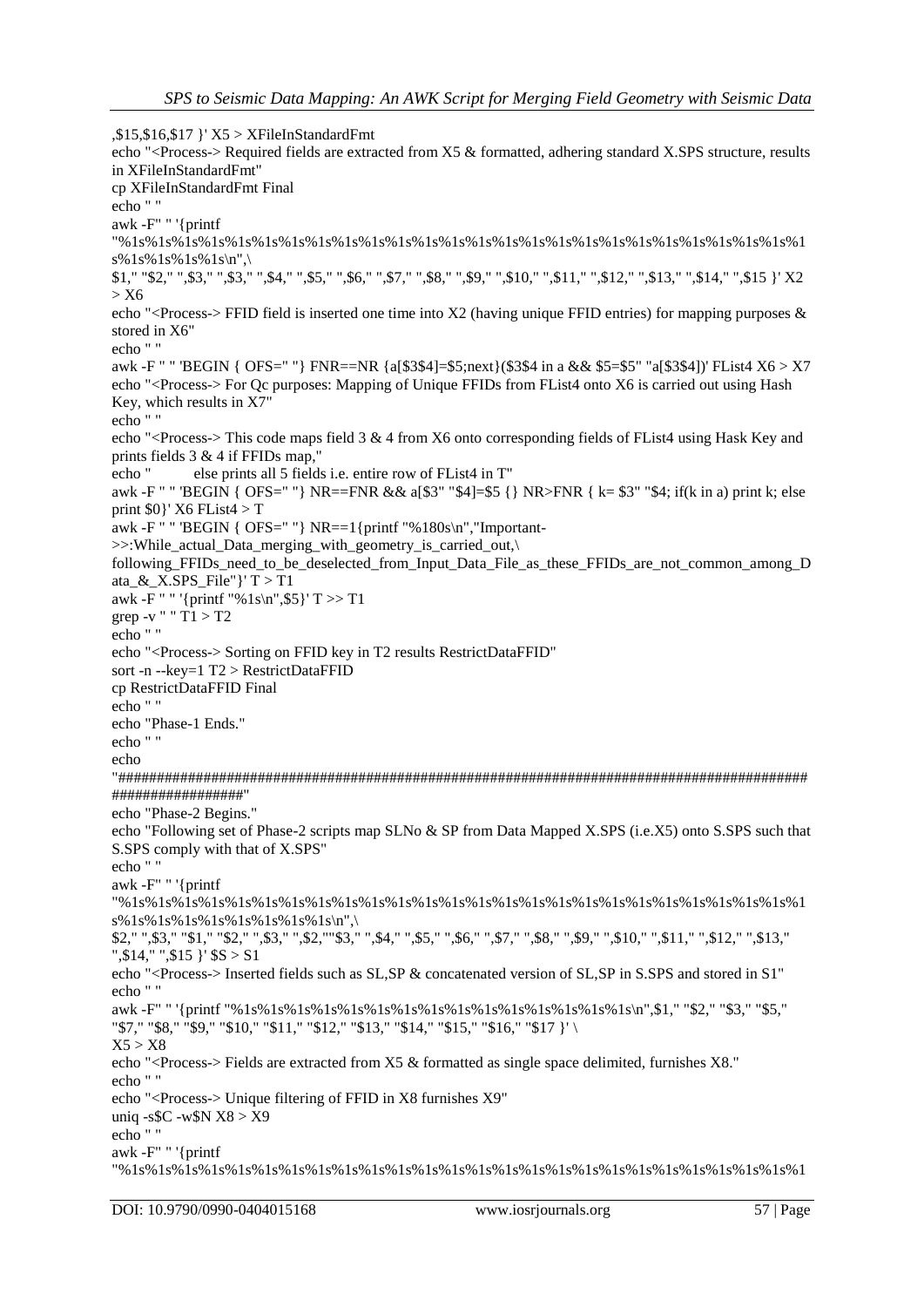s%1s%1s%1s%1s%1s%1s%1s\n",\ \$6," ",\$7," "\$1," "\$2," ",\$3," ",\$4," ",\$5," ",\$6," ",\$7," ",\$6,""\$7" ",\$8," ",\$9," ",\$10," ",\$11," ",\$12," ",\$13," ",\$14," ",\$15 }' X9 > X10 echo "<Process-> Fields such as SLNo,SP & concatenated SLNo,SP from X9 are further inserted and stored in X10" echo " " echo "<Process-> This code maps SLNo,SP from X10 onto S1 using Hask Key and print entire row of S1 with FFID extracted from X10 into S2, if SLNo,SP map" awk -F " " 'BEGIN { OFS=" "} FNR==NR {a[\$1\$2]=\$5;next}(\$1\$2 in a && \$5=\$5" "a[\$1\$2])' X10 S1 > S2 echo " " echo "<Process-> Sorting on FFID key in S2 results S3" sort -n --key=6 S2 > S3 echo " " awk -F" " '{ printf "%1s%16s%8s%1i%2s%4i%4.1f%4i%2i%4.1f%9.1f%10.1f%6.1f%3i%6i\n",\$3,\$4,\$5,\$8,\$9,\$10,\$11,\$12,\$13, \$14,\$15,\$16,\$17,\$18,\$19 }' \ S3 > SFileInStandardFmt\_SPIndexNotMatched\_ToBeUpdatedManually echo "<Process-> Required fields are extracted from S3 & formatted, adhering standard S.SPS structure, results in SFileInStandardFmt\_SPIndexNotMatched\_ToBeUpdatedManually" echo " " echo "Phase-2 Ends." echo " " echo "######################################################################################### #################" echo " " echo "Phase-3 Begins." echo "Following set of Phase-3 scripts map SPindex from Data Mapped X.SPS onto S.SPS" echo " " awk -F" " '{ printf "%1s%1s%1s%1s%1s%1s%1s%1s%1s%1s%1s%1s%1s%1s%1s%1s%1s%1s%1s%1s%1s%1s%1s%1s%1s%1  $s\%1s\%1s\%1s\n$ \$3," ",\$4," ",\$5," ",\$8," ",\$9," ",\$10," ",\$11," ",\$12," ",\$13," ",\$14," ",\$15," ",\$16," ",\$17," ",\$18," ",\$19 }' S3 > S4 echo "<Process-> Required fields are extracted from S3 & formatted as single space delimited, furnishes S4" echo " " awk -F" " '{ printf "%1s%1s%1s%1s%1s%1s%1s%1s%1s%1s%1s%1s%1s%1s%1s%1s%1s%1s%1s%1s%1s%1s%1s%1s%1s%1  $s\%1s\%1s\%1s\n$ \$1," ",\$2," ",\$5," ",\$5," ",\$7," ",\$8," ",\$9," ",\$10," ",\$11," ",\$12," ",\$13," ",\$14," ",\$15," ",\$16," ",\$17 }'  $X5 >$ X11 echo "<Process-> Required fields are extracted from X5 & formatted as single space delimited, furnishes X11" echo " " echo "######################################################################################### #################" echo "Doc> Now I keep 2 choices for SP index mapping session. First is manual editing and the Second is automatic updation." echo "Doc> I would strongly recommend to go for Second i.e. automatic updation." echo " " echo "Doc> If One wants to manually edit the SP Index in S.SPS file not matching with corresponding SP Index in X.SPS" echo "Doc> Then use entries in file: SFileEntriesWhoseSPIndexDoNotMatchWithSPIndexOfXFile to edit SP Index in" echo "Doc> file: SFileInStandardFmt\_SPIndexNotMatched\_ToBeUpdatedManually as per your notion & understanding." echo "Doc> But beware of that SP Index in Files: XFileInStandardFmt & SFileInStandardFmt\_SPIndexNotMatched\_ToBeUpdatedManually must match." echo "Doc> All of these 3 files can be found in /Final sub folder."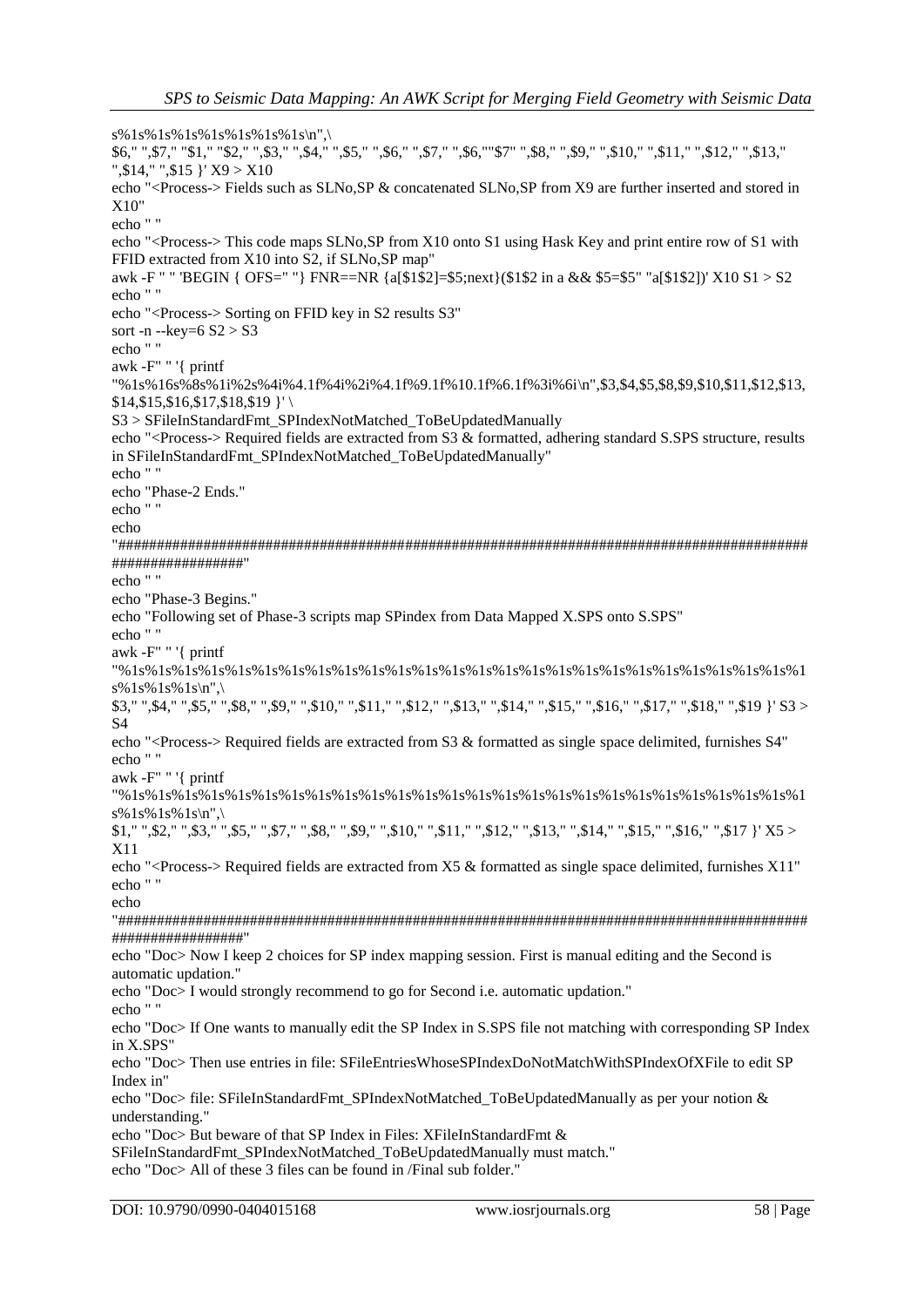$echo$ #################" echo " " echo "If Manual editing option is chosen" echo "Then at prompt ENTER: 1" echo " " echo "Else if One wants that SP Index in S.SPS are automatically updated by script corresponding to SP Index in X.SPS" echo "Then at prompt ENTER: 2" echo " " read I echo \$I if  $\lceil$  \$I == 1 ] then echo "<Process-> Unique filtering of FFID in  $X11$  furnishes  $X12$ " uniq -s\$C -w\$N  $X11 > X12$ echo " " awk -F" " '{printf  $s\%1s\%1s\%1s\%1s\ln''$ \$1." "\$2." ".\$3." ".\$4." ".\$5." ".\$6." ".\$7." ".\$8." ".\$8." ".\$9." ".\$10." ".\$11." ".\$12." ".\$13." ".\$14." ".\$15 }' X12  $> X13$ echo "<Process-> Inserted field SPIndex in X12 and stored in X13" echo " " awk -F" " '{printf \$1," "\$2," ",\$3," ",\$4," ",\$5," ",\$6," ",\$7," ",\$4," ",\$4," ",\$4," ",\$4," ",\$8," ",\$9," ",\$10," ",\$11," ",\$12," ",\$13," ", \$14, " ", \$15 }  $S4 > S5$ echo "<Process-> Inserted field SPIndex four times in S4 and stored in S5" echo " " echo "<Process-> This code maps field 8 & 9 from X13 onto corresponding fields of S5 using Hask Key and prints fields 8 & 9 if FFIDs map." echo" else prints all fields i.e. entire row of S5 in T3" awk -F " " 'BEGIN { OFS=" "} NR==FNR && a[\$8" "\$9]=\$10 { } NR>FNR { k= \$8" "\$9; if(k in a) print k; else print  $$0$  }' X13 S5 > T3 echo " " echo "<Process-> Creating header for SFileEntriesWhoseSPIndexDoNotMatchWithSPIndexOfXFile" awk -F " " 'BEGIN { OFS=" "} NR==1{printf "%1s\n","Important: Field 4 of this file is SP Index of S.SPS File: SFileInStandardFmt SPIndexNotMatched ToBeUpdatedManually not matching with SP Index of X.SPS File: XFileInStandardFmt. so correct the SP Index in S.SPS File: SFileInStandardFmt\_SPIndexNotMatched\_ToBeUpdatedManually for the following entries only" }'  $T3 > TempHdr1$ grep "S"  $T3 > T4$ echo " $\hspace{0.1mm}$  " awk -F " " '{printf  $s\%1s\%1s\%1s\ln''$ . \$1," ",\$2," ",\$3," ",\$4," ",\$5," ",\$6," ",\$7," ",\$12," ",\$13," ",\$14," ",\$15," ",\$16," ",\$17," ",\$18," ",\$19}' T4 > T5 echo "<Process-> Required fields are extracted from T4 & formatted as single space delimited, furnishes T5" echo " " echo "<Process-> Sorting on SLNo & SP keys in T5 results T6" sort -n --key=2 --key=3  $T5 > T6$ echo " " echo "<Process-> Concatenating header on top of T6 results SFileEntriesWhoseSPIndexDoNotMatchWithSPIndexOfXFile" cat TempHdr1 T6 > SFileEntriesWhoseSPIndexDoNotMatchWithSPIndexOfXFile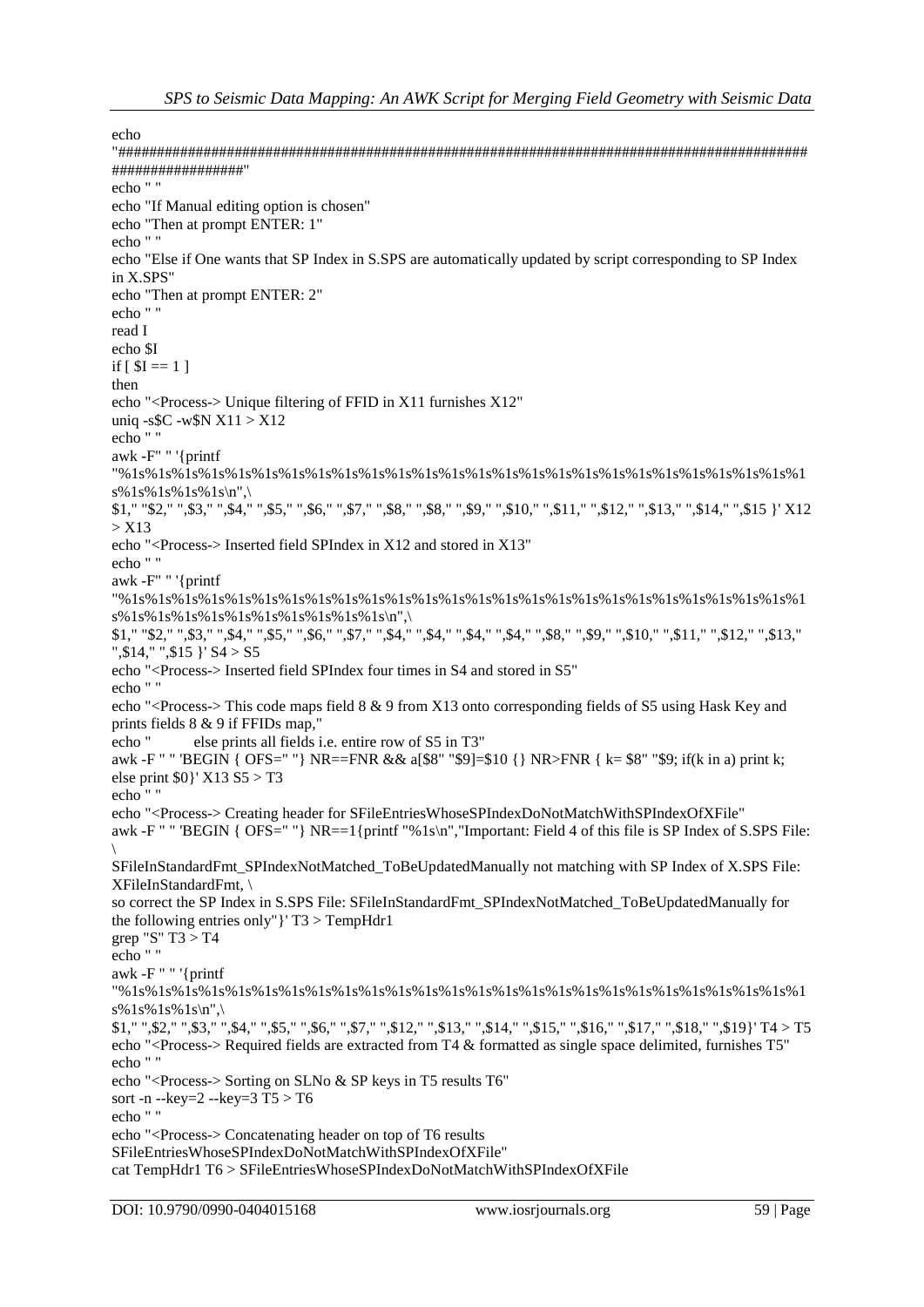cp SFileEntriesWhoseSPIndexDoNotMatchWithSPIndexOfXFile Final

cp SFileInStandardFmt SPIndexNotMatched ToBeUpdatedManually Final

echo " "

echo

#################"

echo "Now one can manually update SP Index of S.SPS file: SFileInStandardFmt SPIndexNotMatched ToBeUpdatedManually for only entries (i.e. unmapped" echo "indices)in SFileEntriesWhoseSPIndexDoNotMatchWithSPIndexOfXFile as per his notion &

understanding. These files are present in /Final Sub folder."

echo

#################

echo " " else echo " " echo "<Process-> Concatenate fields SLNo, SP & Insert in X9 furnishes X14" awk -F" " '{printf  $s\%1s\%1s\%1s\%1s\%1s\ln''.$ \$1," "\$2," ",\$3," ",\$4," ",\$5," ",\$6," ",\$7," ",\$6," "\$7," ",\$8," ",\$9," ",\$10," ",\$11," ",\$12," ",\$13," ",\$14," ",\$15  $Y X9 > X14$ echo " " echo "<Process-> Concatenate fields SLNo, SP & Insert in S4 furnishes S6" awk -F" " '{printf  $s\%1s\%1s\%1s\%1s\%1s\ln",$ \$1," "\$2," ",\$3," ",\$4," ",\$5," ",\$6," ",\$7," ",\$2,""\$3," ",\$8," ",\$9," ",\$10," ",\$11," ",\$12," ",\$13," ",\$14," ",\$15  $\}$ ' S4 > S6 echo " " echo "<Process-> Join lines of S6 & X14 on a common field i.e.concatenated SLNo & SP results T7" join -1  $8 - 2856X14 > T7$ echo " " awk -F" " '{printf  $s\%$  1s\% 1s\n". \$2," "\$3," ",\$4," ",\$24," ",\$6," ",\$7," ",\$8," ",\$9," ",\$10," ",\$11," ",\$12," ",\$13," ",\$14," ",\$15," ",\$16 }'T7 > T8 echo "<Process-> Required fields are extracted from T7 & formatted as single space delimited, furnishes T8" echo " " awk -F" " '{ printf "%1s%16s%8s%1i%2s%4i%4.1f%4i%2i%4.1f%9.1f%10.1f%6.1f%3i%6i\n",\$1,\$2,\$3,\$4,\$5,\$6,\$7,\$8,\$9,\$10,\$  $11, $12, $13, $14, $15 \}$ T8 > SFileInStandardFmt SPIndexUpdated echo "<Process-> Required fields are extracted from T8 & formatted, adhering standard S.SPS structure, results in SFileInStandardFmt\_SPIndexUpdated" cp SFileInStandardFmt\_SPIndexUpdated Final echo " " echo ################# echo " SP Index of S.SPS file are updated from SP Index of X.SPS file. Find the updated file SFileInStandardFmt SPIndexUpdated in /Final sub folder" echo ################# echo " "  $f_1$ echo "Phase-3 Ends." echo " "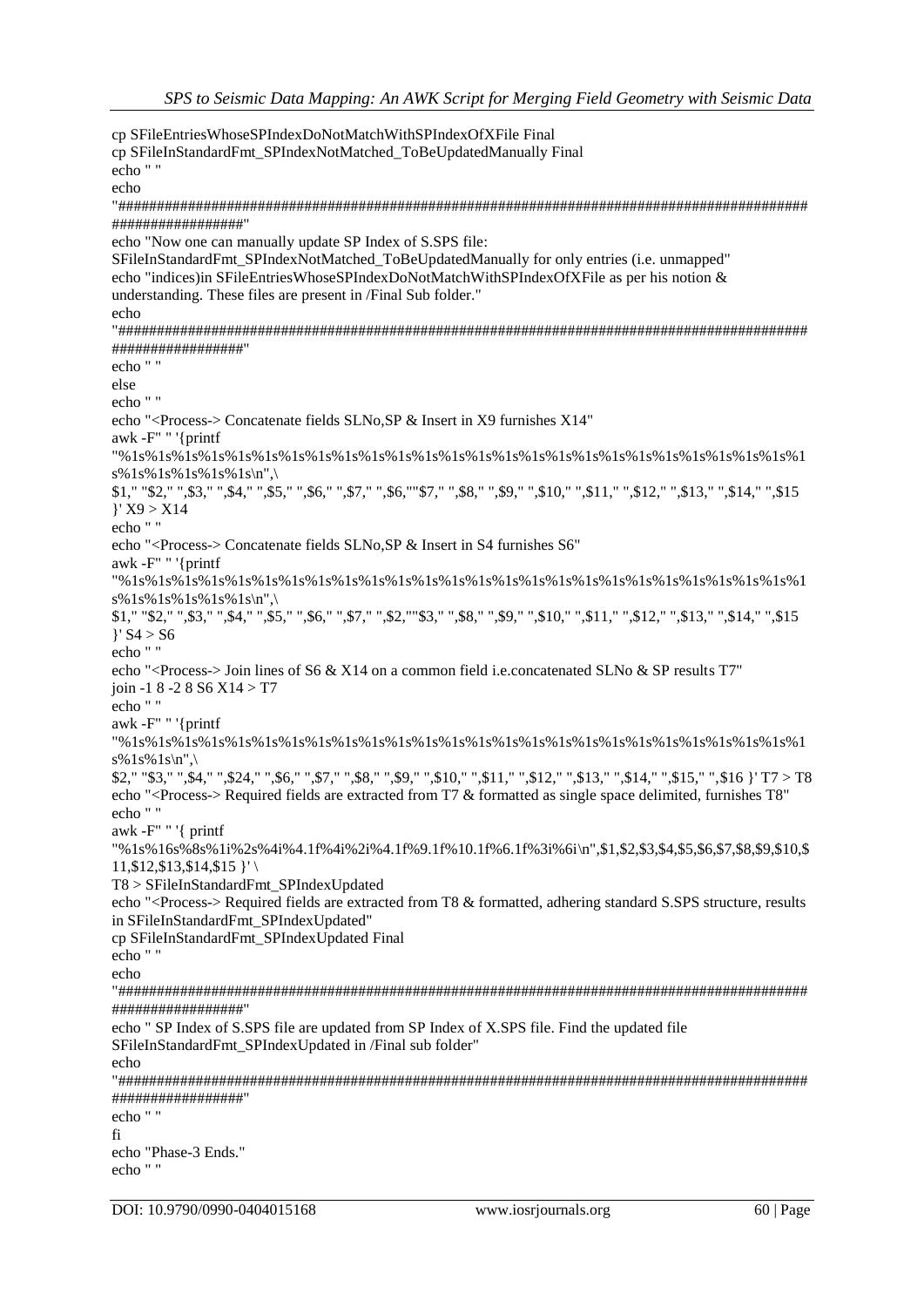$echo$ #################" echo "Phase-4 Begins." echo "Following set of Phase-4 scripts generate a runnable R.SPS" echo ################ echo " " echo "<Process-> Sorting on RLNo & RP keys in R.SPS results R1" sort -n --key=2 --key=3  $R > R1$ echo " ' echo "<Process-> Formatting R1, adhering standard R.SPS structure, results in RFileInStandardFmt" awk -F" " '{ printf "%1s%16s%8s%1i%2s%4i%4i%4i%2i%4i%9.1f%10.1f%6.1f%3i%6i\n",\$1,\$2,\$3,\$4,\$5,\$6,\$7,\$8,\$9,\$10,\$11,\$  $12. \$13. \$14. \$15$  }' $R1 > RF$ ileInStandardFmt cp RFileInStandardFmt Final echo "Phase-4 Ends."  $echo$ ################# echo "By the end of Phase-4 all the three SPS files have been mapped among themselves and conform to DataFFID in \$FList as well."  $echo$ #################" echo " " echo "Phase-5 Begins." echo " $\,$ " echo ################# echo "Phase-5 script maps:" echo "1. Channel range onto Receiver range for a Receiver Line within X.SPS" echo "2. Receiver Pkt range for a Receiver Line from R.SPS onto X.SPS" echo "3. Channel Range for a FFID from Data onto X.SPS" echo ################## echo "This segment of script checks within X.SPS, that, if Total no.of RP & Total no.of Channels for a RL are equal or not." echo "In case they are not equal then write anomaly in AmbiguityInMapping FromNoOfChannels OntoNoOfRP WithinXFile."  $echo$ #################" echo " " echo "<Process-> Computes Total no.of RP & Total no.of Channels for a RL in X8 furnishes X15" awk -F " "'{printf "%6s%1s%6s%1s%80s\n",1+((\$14-\$13)/\$15)," ",1+((\$10-\$9)/\$11), " ",\$0}' X8 > X15 echo " " echo "<Process-> Creates a gross view of mapping between Total no.of RP & Total no.of Channels for a RL in X15 furnishes T9" awk -F " " 'NR==FNR{a[\$2" "\$1]=\$3;next} {k=\$1" "\$2; if(k in a) printf "%1s%1s%1s%1s%1s%1s%1s\n","<For FFID in X.SPS : "\$5,"> No.of Receivers: ",\$1,\ " Matching with No.of Channels: ", \$2," For the Receiver Line: ", \$14 ; else printf "%1s%1s%1s%1s%1s%1s%1s%1s\n",\ "<For FFID in X.SPS : " \$5, "> No.of Receivers: ",\$1," Not Matching with No.of Channels: ",\$2," For the Receiver Line: ",\$14,\ " \*\*\*Rectify this in your original X.SPS file & Rerun the script" |  $X15 \times 15 > T9$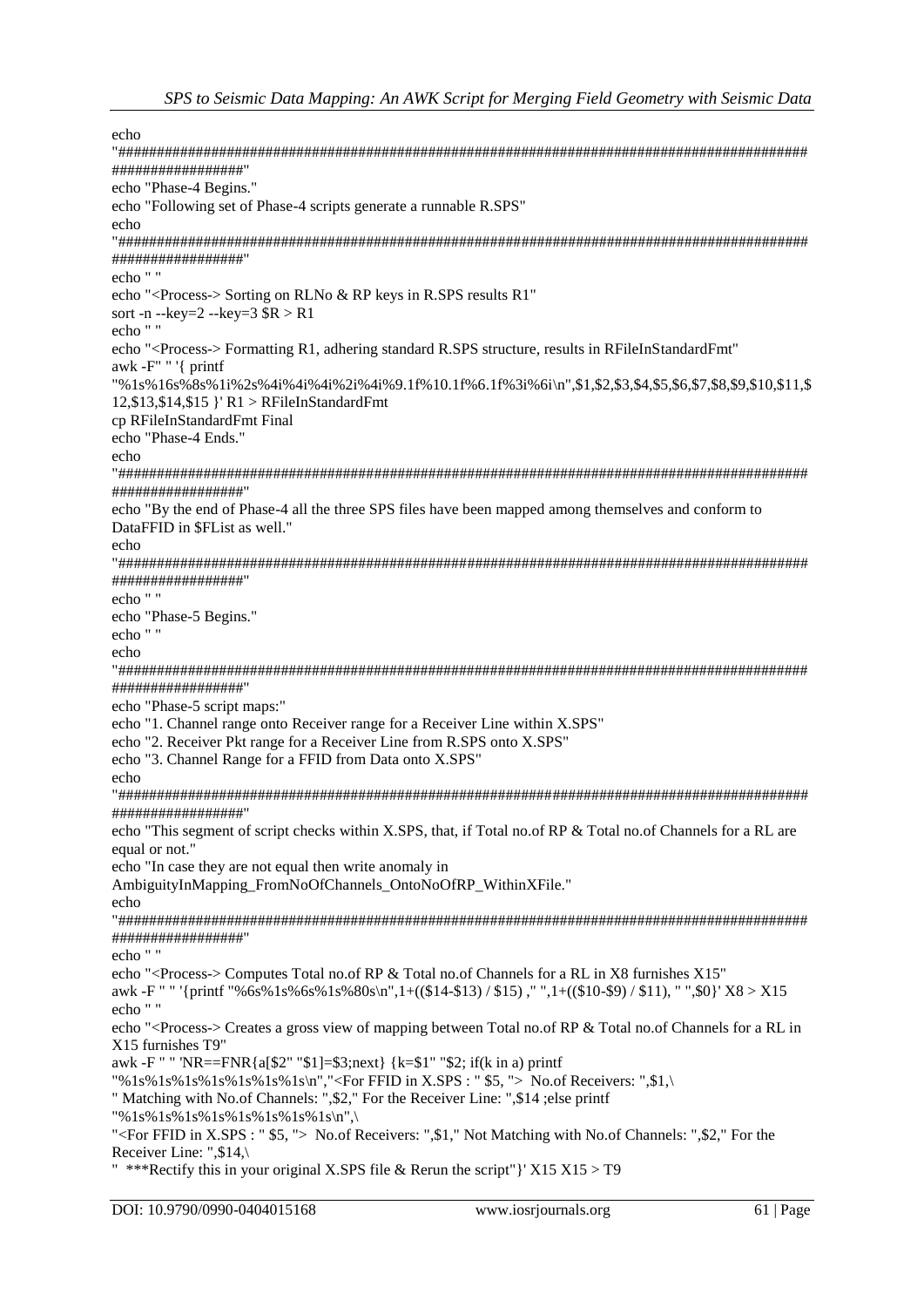```
echo " "
grep "Not Matching" T9 > AmbiguityInMapping_FromNoOfChannels_OntoNoOfRP_WithinXFile
echo "<Process-> Unmatched Total no.of RP & Total no.Channels in a RL are extracted from T9 and stored in 
AmbiguityInMapping_FromNoOfChannels_OntoNoOfRP_WithinXFile" 
cp AmbiguityInMapping_FromNoOfChannels_OntoNoOfRP_WithinXFile Ambiguities
echo " "
echo 
"#########################################################################################
#################"
echo "This segment of script maps MinMax range of RP in a RL from R.SPS onto X.SPS."
echo "In case they do not map then write anomaly in 
AmbiguityInMappingOf_MinMaxRPInRL_FromRFile_OntoXFile."
echo 
"#########################################################################################
#################"
echo " "
echo "<Process-> Computes MinMax of RP for a RL in R.SPS and collect in T10"
awk -F " " '{
                if(NF == 15)
                { if(array_min[$2]>$3 || array_min[$2]==""){
                array min[$2]=$3;
                }
                }
                { if(array_max[$2]<$3 || array_max[$2]==""){
                array max[$2]=$3;}
                }
                }
                END{
                for(i in array_min) {
                        print i " " array min[i] " " array max[i]
                         }
                         }' $R > T10
echo " "
echo "<Process-> Computes MinMax of RP for a RL in X8 and collect in T11"
awk -F " " '{
                if(NF == 15)
                { if(array_min[$12]>$13 || array_min[$12]==""){
                array_min[$12]=$13;
                }
                }
                {if(array max[$12] < $14 || array max[$12]==""){
                array max[$12]=$14;
                }
                }
                }
                END{
                for(i in array_min) {
                        print i " " array_min[i] " " array_max[i]
                         }
                         }' X8 > T11
echo " "
echo "<Process-> Join lines of T10 & T11 on a common field RLNo results T12. Basically T12 is a collection 
of MinMax Range of RP in a RL for R.SPS & X.SPS"
join -1 1 -2 1 T10 T11 > T12echo " "
echo "<Process-> Maps MinMax Range of RP for a RL from R.SPS onto X.SPS."
awk -F " " 'BEGIN { OFS=" "} NR==FNR && a[$1" "$2" "$3]=$4 {} NR>FNR { k= $1" "$4" "$5; if(k in a) 
printf "%1s%1s%1s%1s%1s%1s%1s%1s%1s%1s\n",\
```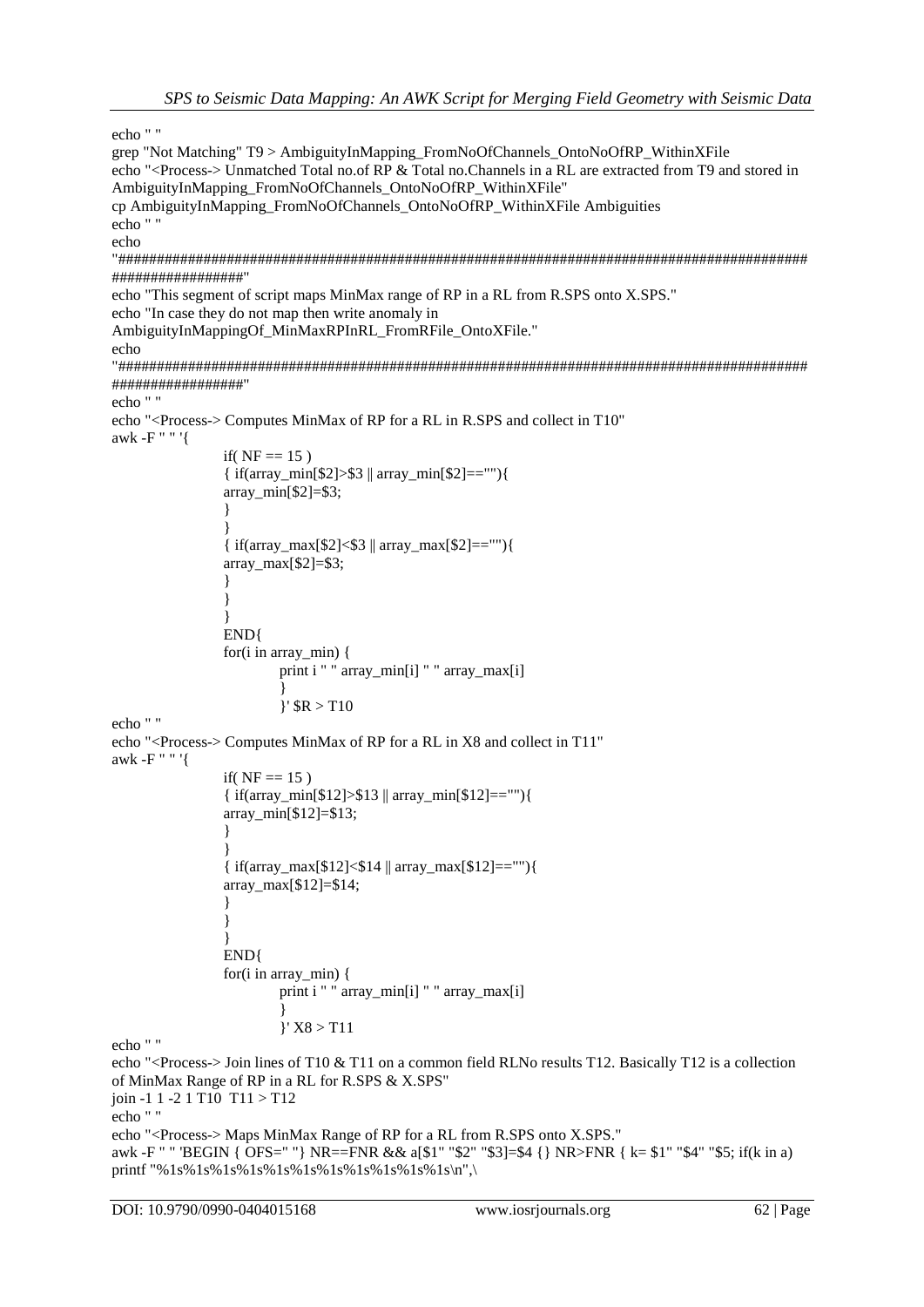"OK :> X.SPS & R.SPS map for RL: [",\$1,"], As corresponding Receiver Picket Range in X.SPS: [",\$4,"-  $".\$5."] \setminus$ 

is mapping onto R.SPS Picket Range : [",\$2,"-",\$3,"]"; else printf

"%1s%1s%1s%1s%1s%1s%1s%1s%1s%1s%1s%1s\n","Problem:>

XPS & RPS do not map for RL: [",\$1,"], As corresponding Receiver Picket Range in XPS: [",\$4,"-",\$5,"] is not mapping onto R.SPS Picket Range : [",\$2,"-",\$3,"] \

\*\*\*\*Rectify this anomaly in original R.SPS or X.SPS file using Observer Log & rerun the script"}' T12 T12 > T13

echo " "

grep "XPS & RPS do not map" T13 > AmbiguityInMappingOf\_MinMaxRPInRL\_FromRFile\_OntoXFile echo "<Process-> MinMax Range of RP in a RL which does not map from X.SPS onto R.SPS are extracted from T13 and collected in AmbiguityInMappingOf\_MinMaxRPInRL\_FromRFile\_OntoXFile" cp AmbiguityInMappingOf\_MinMaxRPInRL\_FromRFile\_OntoXFile Ambiguities

echo " "

echo

"######################################################################################### #################"

echo "This segment of script maps Channel range for a FFID from Data extracted \$CSList onto X.SPS." echo

"######################################################################################### #################"

echo " "

echo "<Process-> Computes Min of FrCh & Max of ToCh for a FFID from X8 & stores in T14" awk -F " " '{

if( $NF == 15$ ) { if(array\_min[\$3]>\$9 || array\_min[\$3]==""){ array\_min[\$3]=\$9; } } { if(array\_max[\$3]<\$10 || array\_max[\$3]==""){ array  $max[$3]=$10$ ; } } } END{ for(i in array\_min) { print i " " array\_min[i] " " array\_max[i] } }' X8 > T14 echo " " echo "<Process-> Sorting on FFID key in T14 furnishes T15" sort -n --key=1  $T14 > T15$ echo " " echo "Enter No. of Receiver Lines per Shot: " read NRL echo \$NRL echo " " echo "Enter Total No. of Channels including Auxillarry Channels in the Data corresponding to a FFID or SP: " read TNChans echo \$TNChans echo " " echo "Enter No. of Auxillarry Channels in Data: " read NAuxChans echo \$NAuxChans echo " " echo "If Auxillarry Channels are kept in the Beginning of the Receiver cable i.e. their absolute nos. are 1,2, ..etc." echo "Then Enter S : "

echo " "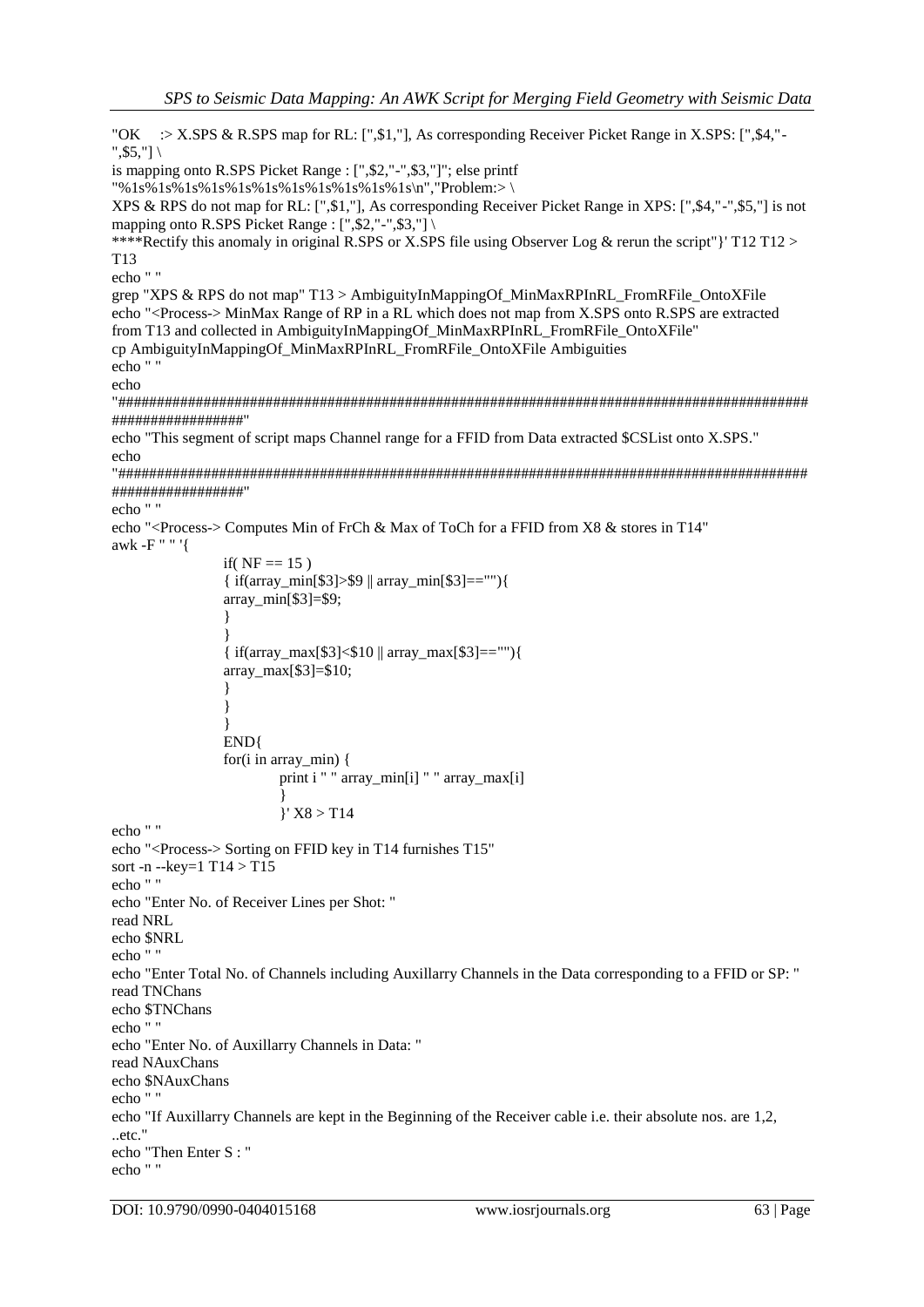echo "Else If Auxillarry Channels are kept in the End of the Receiver cable i.e. their absolute nos. are ..2881,2882 etc."

echo "Then Enter E :" echo " " read D echo \$D echo " " echo

"######################################################################################### #################"

echo "Doc> Now User need to have a file which lists FFID & Channel statistics i.e.: Ffid, Minimum Channel No., Maximum Channel No."

echo "Doc> It may or may not have Header Lines in the beginning and Footer Lines after the valid Listing of Data in this context"

\_\_\_\_\_\_\_\_\_\_\_\_\_\_\_\_\_\_\_\_\_\_\_\_\_\_\_\_\_\_\_\_\_\_\_\_\_\_\_\_\_\_\_\_\_\_\_\_\_\_\_\_\_\_\_\_\_\_\_\_\_\_\_\_\_\_\_\_\_\_\_\_\_\_\_\_\_\_\_\_\_\_\_\_\_\_\_\_\_\_

echo "Doc> Valid Listing of Data is the part of Channel Statistics File, wherein, FFID,Minimum Channel No.,Maximum Channel No.appear."

echo "Doc> An excerpt of this type of file is as follows for your reference to answer the prompts" echo "

echo "Doc>

| $^{\prime\prime}$        |            |       |      |         |                |                   |             |
|--------------------------|------------|-------|------|---------|----------------|-------------------|-------------|
| echo "Doc>  Header Line1 |            |       |      |         |                | $^{\prime\prime}$ |             |
| echo "Doc>  Header Line2 |            |       |      |         |                | m                 |             |
| echo "Doc>  Header Line3 |            |       |      |         |                | $^{\prime}$       |             |
| echo "Doc>  Q            | $\Omega$ . | 1.    | 1.00 | 2882.00 | 0.00 0.0000    | 0.0000            | $0.0000$  " |
| echo "Doc>  Q            | 0.         | 2.    | 1.00 | 2882.00 | 0.00 0.0000    | 0.0000            | $0.0000$  " |
| echo "Doc $>$ $ $ Q      | 0.         | 3.    | 1.00 | 2882.00 | $0.00\ 0.0000$ | 0.0000            | $0.0000$  " |
| echo "Doc>  Q            | 0.         | 4.    | 1.00 | 2882.00 | 0.00 0.0000    | 0.0000            | $0.0000$  " |
| echo "Doc $>$ $ $ Q      | 0.         | 5.    | 1.00 | 2882.00 | 0.00 0.0000    | 0.0000            | $0.0000$  " |
| echo "Doc $>$ $ $ Q      | $\Omega$ . | 6.    | 1.00 | 2882.00 | 0.00 0.0000    | 0.0000            | $0.0000$  " |
| echo "Doc $>Q$           | 0.         | 793.  | 1.00 | 2870.00 | 0.00 0.0000    | 0.0000            | $0.0000$  " |
| echo "Doc $>Q$           | $\theta$ . | 794.  | 1.00 | 2870.00 | 0.00 0.0000    | 0.0000            | $0.0000$  " |
| echo "Doc $>$ $ $ Q      | 0.         | 1003. | 1.00 | 2882.00 | $0.00\ 0.0000$ | 0.0000            | $0.0000$  " |
| echo "Doc $>Q$           | $\theta$ . | 5009. | 1.00 | 2882.00 | 0.00 0.0000    | 0.0000            | $0.0000$  " |
| echo "Doc>  Footer Line1 |            |       |      |         |                |                   |             |
| echo "Doc>  Footer Line2 |            |       |      |         |                | '''               |             |
| echo "Doc>  Footer Line3 |            |       |      |         |                | $^{\prime\prime}$ |             |
| echo "Doc>               |            |       |      |         |                |                   |             |
|                          |            |       |      |         |                |                   |             |

echo " "

\_\_\_\_\_\_\_\_\_\_\_\_"

echo "Doc> In the above example No. of Lines in the Header  $= 3$ " echo "Doc> No. of Last Line upto which valid data exists in this context = 13" echo "Doc> Field No. of FFID = 3" echo "Doc> Field No. of Minimum Channel = 4"<br>
echo "Doc> Field No. of Maximum Channel = 5" Field No. of Maximum Channel  $= 5"$ echo " " echo "Doc> Use above help to answer the prompts in your case" echo "######################################################################################### #################" echo " " echo "Enter Channel Statistics file name with extension: " read CSList echo \$CSList echo " " echo "Enter No. of Lines in the Header of \$CSList file: " read nlHdr\_CSList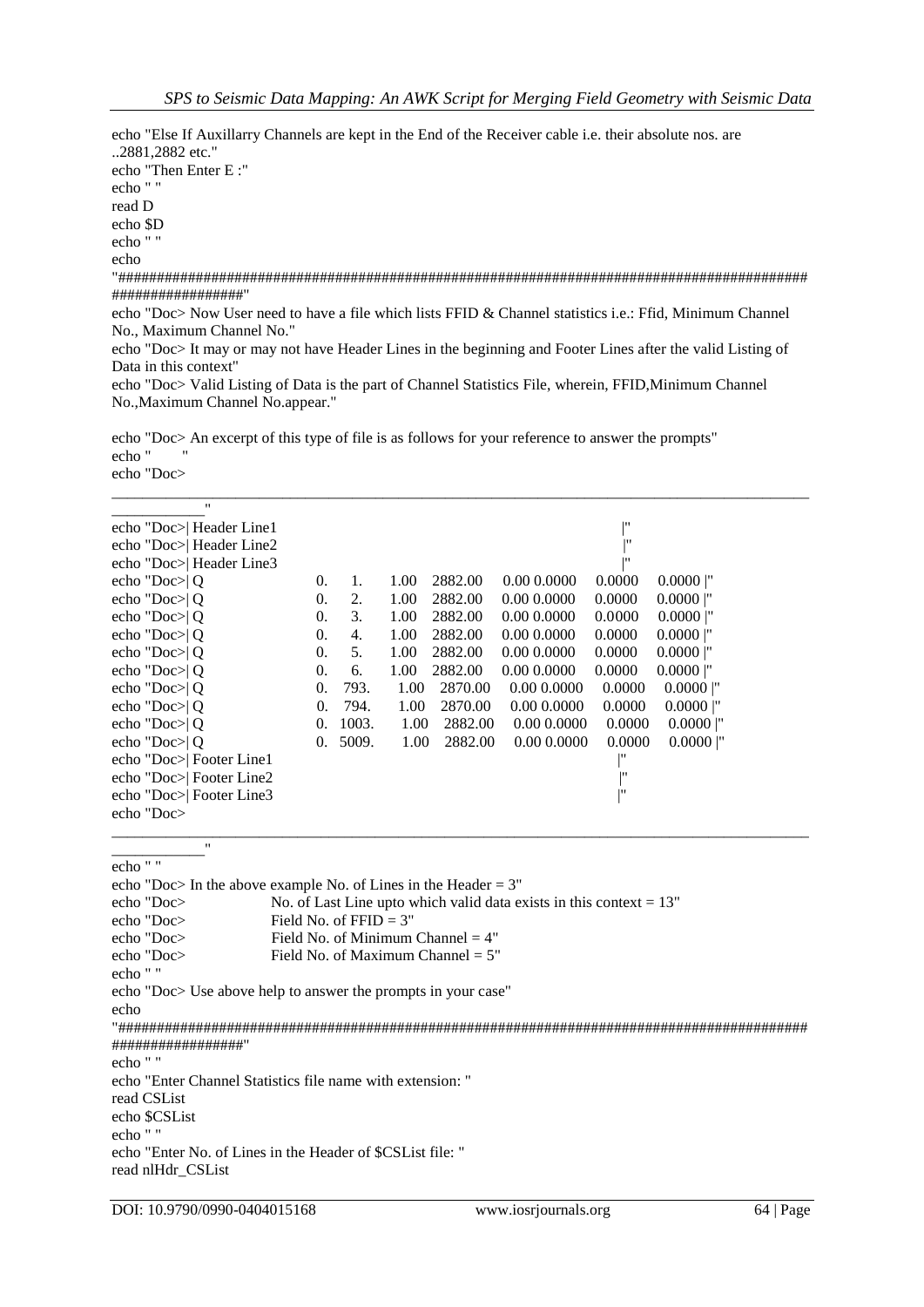```
echo $nlHdr_CSList
echo " "
echo "Enter No. of Last Line in $CSList file uptill which valid data exists in this context : "
read nlD_CSList
echo $nlD_CSList
echo " "
echo "Enter Field No. of FFID in the $CSList file: "
read fnF_CSList
echo $fnF_CSList
echo " "
echo "Enter Field No. of Minimum Channel in the $CSList file: "
read fnMinC_CSList
echo $fnMinC_CSList
echo " "
echo "Enter Field No. of Maximum Channel in the $CSList file: "
read fnMaxC_CSList
echo $fnMaxC_CSList
echo " "
echo "<Process-> Collects User prompted values in UP_CSList."
echo "Aux Chans " $NAuxChans "NRL " $NRL "AuxChanSide " $D "TNChans " $TNChans "nlHdr_CSList " 
$nlHdr_CSList \
"fnF_CSList " $fnF_CSList "fnMinC_CSList " $fnMinC_CSList "fnMaxC_CSList " $fnMaxC_CSList 
"nlD_CSList " $nlD_CSList> UP_CSList
echo " "
echo "<Process-> Concatenates UP_CSList on top of $CSList results in CSList1"
cat UP_CSList $CSList > CSList1
echo " "
echo "<Process-> Gathers User prompted values from the first row & Channel Statistics from next row onwards 
of CSList1 and print to CSList2"
awk -F " " 'NR == 1 {
                AuxChan = $3NRL = $5D = $7TNChans = $9nlHdrCSList = $11fnF CSList = $13fnMinC_CSList = $15
                fnMaxC_CSList = $17nlD CSList = $19next}
                NR > nHdr CSList+1 && NR <= nlD CSList+1{print AuxChan " " NRL " " D " " TNChans
" " nlHdr_CSList " " $fnF_CSList " " $fnMinC_CSList " " $fnMaxC_CSList
                }' CSList1 > CSList2
echo " "
echo "<Process-> Reorders all fields of CSList2, format them to Integer type & print to CSList3"
awk -F " " '{printf "%9i%1s%8i%1s%8i%1s%8i%1s%8i%1s%8s%1s%8i%1s%8i\n",$6," ",$7," ",$8," ",$1," 
",$2," ",$3," ",$4," ",$5}' CSList2 > CSList3
echo " "
echo "<Process-> Creates Header"
echo "Ffid FSeisChan LSeisChan AuxChan NoOfChanPerRL"> TempHdr2
echo " "
echo "<Process-> Computes No.of Seismic Channels per RL corresponding to a FFID in CSList3 & prints 
FFID, FSeisChan, LSeisChan, AuxChan, NoOfChanPerRL to CSList4" 
awk -F " " '{if($6 == "E"){printf "%-13s%1s%-13s%1s%-13s%1s%-13s%1s%-13s\n",$1," ",$2," ",($3-$4)," 
", $4," ",((\$3-\$4)/\$5) \
       else if($6 == "S"){printf "%-13s%1s%-13s%1s%-13s%1s%-13s%1s%-13s%1s%-13s\n",$1," ",($2+$4)," ",$3,"
",\$4," ",((\$3-\$4)/\$5) }' CSList3 > CSList4
```
echo " "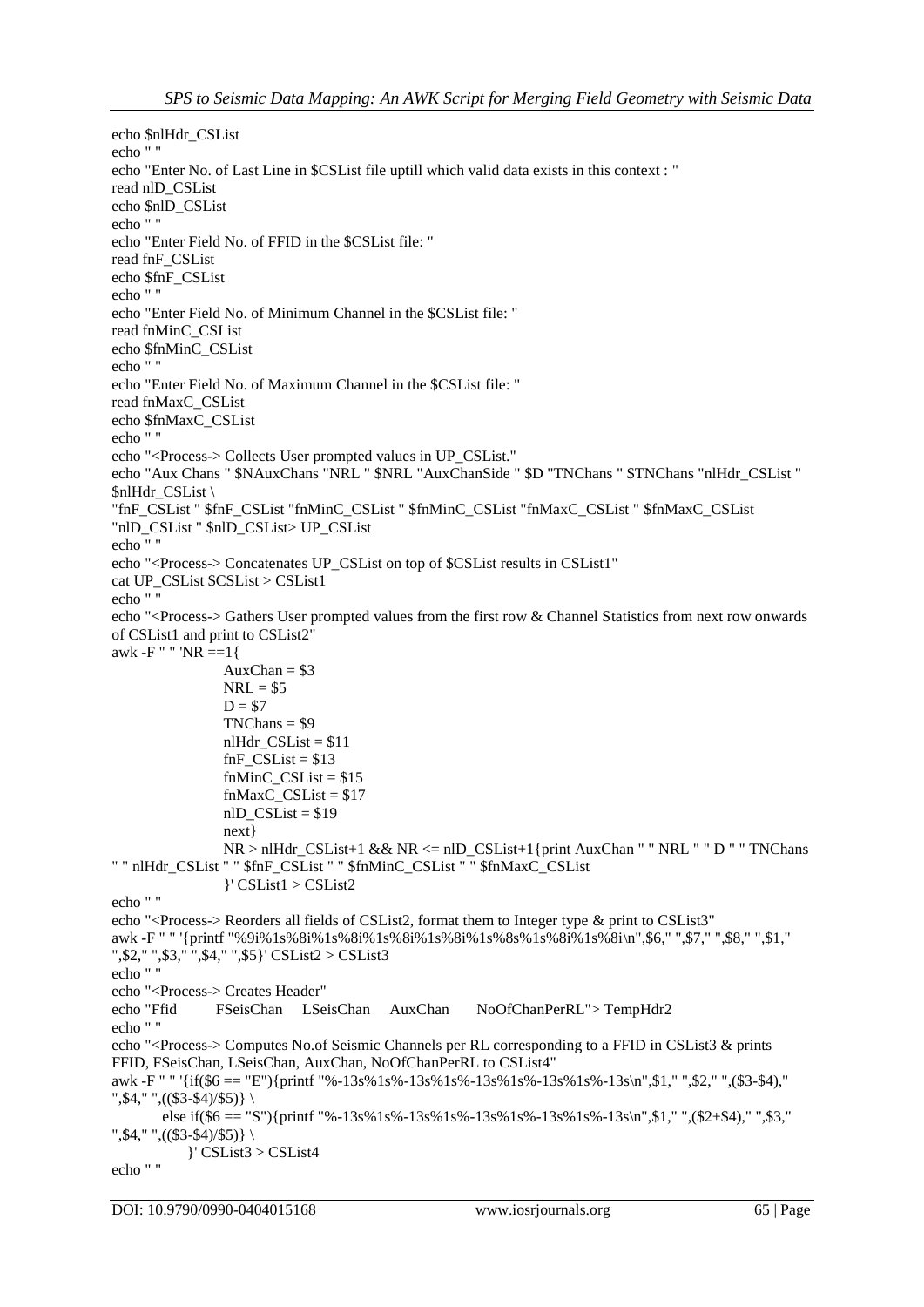```
echo "<Process-> Concatenates TempHdr2 on top of CSList4 results in CSList5" 
cat TempHdr2 CSList4 > CSList5
echo " "
echo "<Process-> Maps FFIDs from RestrictDataFFID onto CSList4, if they map then print only FFID else print 
entire row of CSList4 in CSList6"
awk -F " " 'BEGIN { OFS=" "} NR==FNR && a[$1]=$2 { } NR>FNR { k= $1; if(k in a) print k; else print $0}'
\
RestrictDataFFID CSList4 > CSList6
echo " "
echo "<Process-> Extracts Channel statistics for X.SPS mapped Data FFIDs from CSList6 and print to CSList7"
awk -F " " '{if(NF > 1) {printf "%1s%1s%1s%1s%1s%1s%1s%1s%1s\n",$1," ",$2," ",$3," ",$4," ",$5}}' 
CSList6 > CSList7
echo " "
echo "<Process-> Computes MinOfFirstSeisChan & print Data mapped FFID, FirstSeisChan, LastSeisChan, 
MinOfFirstSeisChan to CSList8" 
awk -F " " 'NR == 1 {
                FMinChan = $2
                print $1 " " $2 " " $3 " " FMinChan
                next}
                {if($2<=FMinChan){FMinChan=$2;print $1 " " $2 " " $3 " " FMinChan}
                 else if ($2>FMinChan){$4=FMinChan;print $1 " " $2 " " $3 " " $4}
                }' CSList7 > CSList8
echo " "
echo "<Process-> Computes MaxOfLastSeisChan & print Data mapped FFID, FirstSeisChan, LastSeisChan, 
MinOfFirstSeisChan, MaxOfLastSeisChan to CSList9"
awk -F " " 'NR == 1 {
                LMaxChan = $3print $1 " " $2 " " $3 " " $4 " " LMaxChan
                next}
                {if($3>=LMaxChan){LMaxChan=$3;print $1 " " $2 " " $3 " " $4 " " LMaxChan}
                 else if ($3<LMaxChan){$5=LMaxChan;print $1 " " $2 " " $3 " " $4 " " $5}
                }' CSList8 > CSList9
echo " "
awk -F " " 'BEGIN { OFS=" " } NR==FNR && a[$1" "$2" "$3]=$6 { } NR>FNR { k= $1" "$4" "$5; if(k in a)
print k; else print $0}' \
CSList9 CSList9> CSList10
echo "<Process-> Hash Key fields: FFID, FirstSeisChan, LastSeisChan are mapped on to fields: FFID, 
MinOfFirstSeisChan, MaxOfLastSeisChan."
echo " If they map then print 3 fields: FFID, FirstSeisChan, LastSeisChan to CSList10"
echo " Else, print 5 fields: FFID, FirstSeisChan, LastSeisChan, MinOfFirstSeisChan, 
MaxOfLastSeisChan to CSList10"
echo " "
echo "<Process-> Extracts FFID, FirstSeisChan, LastSeisChan for unmapped cases in CSList10 and print to 
CSList11"
awk -F " " '{if(NF > 3) {printf "%-12s%1s%-12s%1s%-12s\n",$1," ",$2," ",$3}}' \
CSList10 > CSList11
echo " "
echo 
"#########################################################################################
###" > TempHdr3
echo "Important:In general, Channel Ranges corresponding to FFIDs are mapped from Data onto X.SPS," >> 
TempHdr3
echo "yet some Channel Ranges could not be mapped and they are needed to be restricted in data. " >> 
TempHdr3
echo "So, Select following Channel Range only for the corresponding FFID in your Data while actual" >> 
TempHdr3
echo "Geometry Merging with Data is carried out. " >> TempHdr3
echo 
"#########################################################################################
```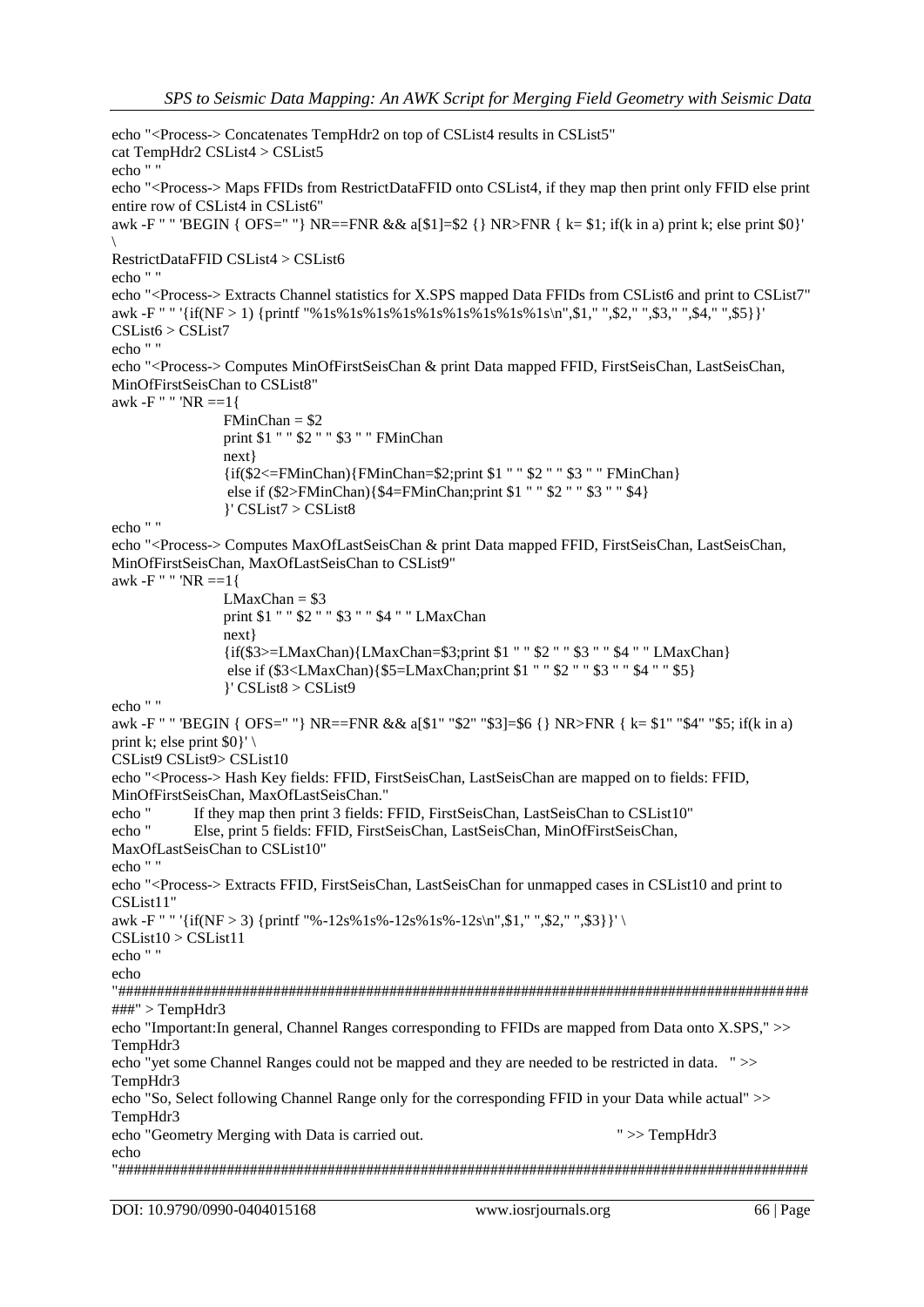###" >> TempHdr3 echo "<Process-> Creating Header TempHdr3" echo "FFid FromChannel ToChannel " >> TempHdr3 echo " " echo "<Process-> Concatenating TempHdr3 on top of CSList11 and print to RestrictChannelRangeInDataFFID" cat TempHdr3 CSList11 > RestrictChannelRangeInDataFFID echo " " cp RestrictChannelRangeInDataFFID Final rm -rf TemporaryFiles echo "<Process-> Removing TemporaryFiles Folder" echo " " mkdir TemporaryFiles echo "<Process-> Creating TemporaryFiles Folder" echo " " mv Ambiguity\* CSL\* FL\* R1\* Re\* RF\* S? SF\* T T? T?? TempH\* UP\* X? X?? XF\* TemporaryFiles/ echo "<Process-> Garbage Collection: Moving temporary files in /TemporaryFiles Folder" echo " " echo "######################################################################################### #################" echo " " echo "1. Your Finalized files are output in /Final & /Ambiguities sub folder." echo "2a. If you have chosen Automatic SPIndex updation for S.SPS complying with X.SPS, then /Final subfolder contains five files:" echo " Finalized SPS files: XFileInStandardFmt, RFileInStandardFmt, SFileInStandardFmt\_SPIndexUpdated" echo " & Restriction files : RestrictDataFFID & RestrictChannelRangeInDataFFID. Use them while Geometry Merging with actual Seismic Data is carried out." echo "######################################################################################### #################" echo "2b. If you have chosen Manual SPIndex updation for S.SPS, then /Final subfolder contains six files:" echo " Finalized SPS files: XFileInStandardFmt, RFileInStandardFmt, SFileInStandardFmt\_SPIndexNotMatched\_ToBeUpdatedManually" echo " But you need to manually update SPIndex in SFileInStandardFmt\_SPIndexNotMatched\_ToBeUpdatedManually for only entries in" echo " SFileEntriesWhoseSPIndexDoNotMatchWithSPIndexOfXFile." echo " & Restriction files : RestrictDataFFID & RestrictChannelRangeInDataFFID. Use them while Geometry Merging with actual Seismic Data is carried out." echo "######################################################################################### #################" echo "3. In your /Ambiguities sub folder, you have two files: AmbiguityInMappingOf\_MinMaxRPInRL\_FromRFile\_OntoXFile & " echo " AmbiguityInMapping\_FromNoOfChannels\_OntoNoOfRP\_WithinXFile and if they contain data then you have to analyse the R.SPS & X.SPS files for" echo " the depicted problem hints in these ambiguity files & correct for them in respective SPS files using observer log or any other info and " echo " rerun the script. RP & RL stand for Receiver Picket & Receiver Line respectively. File names are self explanatory." echo "######################################################################################### #################" echo "4. You must sort the Seismic Data available in SEGD, SEGY or System's Internal Format on two keys: FFID & ChannelNo. before you begin to merge" echo " Geometry with Data." echo " " echo "Author at anil\_semwal@hotmail.com admires your patience during this exercise and ensures that you will

have accurate results in the end."

echo " "